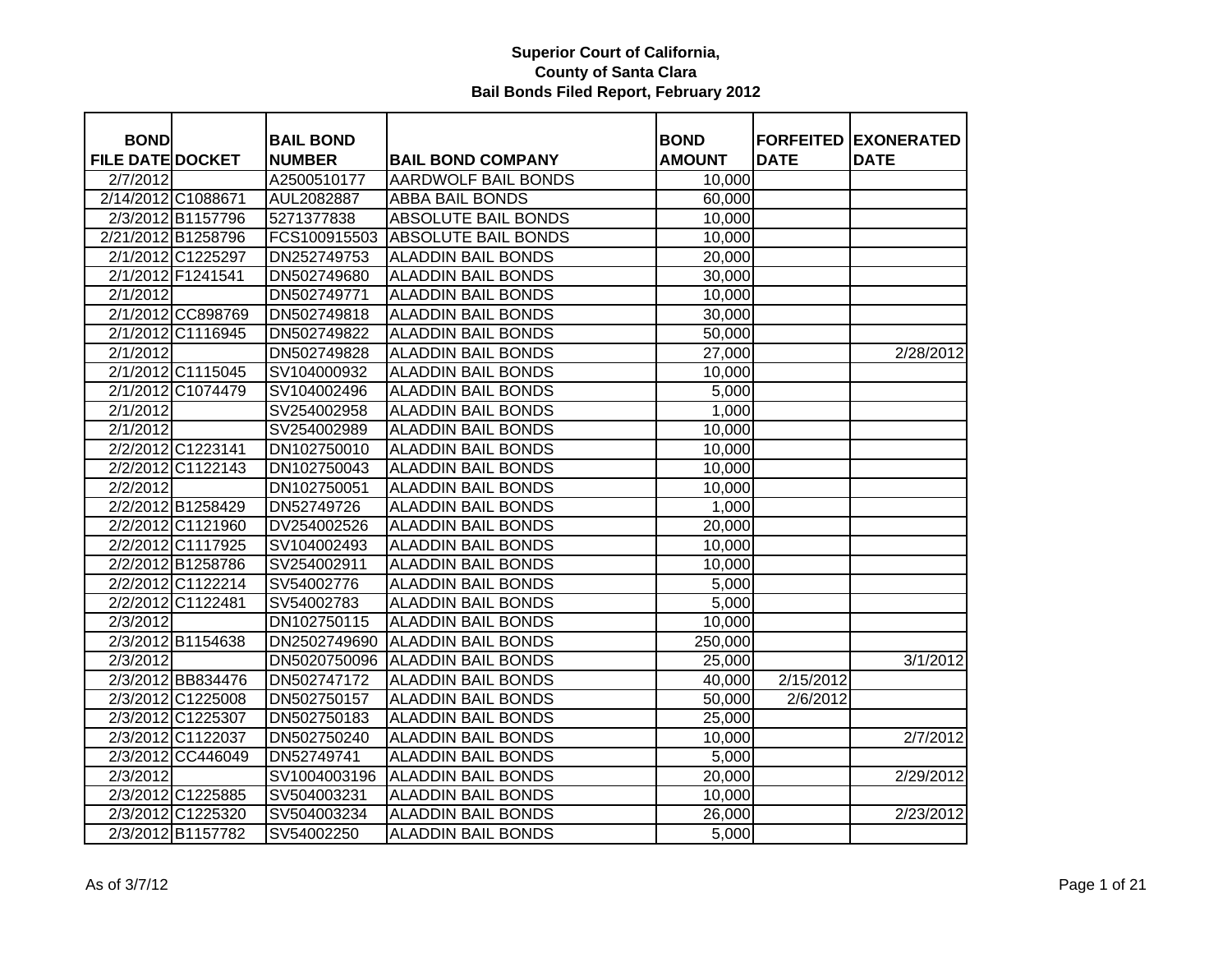| <b>BOND</b>             |                   | <b>BAIL BOND</b> |                           | <b>BOND</b>   | <b>FORFEITED</b> | <b>EXONERATED</b> |
|-------------------------|-------------------|------------------|---------------------------|---------------|------------------|-------------------|
| <b>FILE DATE DOCKET</b> |                   | <b>NUMBER</b>    | <b>BAIL BOND COMPANY</b>  | <b>AMOUNT</b> | <b>DATE</b>      | <b>DATE</b>       |
|                         | 2/6/2012 C1122285 | DN102750317      | <b>ALADDIN BAIL BONDS</b> | 5,000         |                  |                   |
| 2/6/2012                |                   | DN102750540      | <b>ALADDIN BAIL BONDS</b> | 10,000        |                  |                   |
|                         | 2/6/2012 C1119208 | DN102750680      | <b>ALADDIN BAIL BONDS</b> | 7,500         |                  |                   |
| 2/6/2012                |                   | DN102750831      | <b>ALADDIN BAIL BONDS</b> | 10,000        |                  | 2/21/2012         |
|                         | 2/6/2012 C1225045 | DN1502750507     | <b>ALADDIN BAIL BONDS</b> | 75,000        |                  |                   |
|                         | 2/6/2012 C1225032 | DN252750596      | <b>ALADDIN BAIL BONDS</b> | 10,000        |                  |                   |
| 2/6/2012                |                   | DN252750603      | <b>ALADDIN BAIL BONDS</b> | 25,000        |                  |                   |
| 2/6/2012                |                   | DN252750770      | <b>ALADDIN BAIL BONDS</b> | 10,250        |                  |                   |
| 2/6/2012                |                   | DN252750857      | <b>ALADDIN BAIL BONDS</b> | 15,000        |                  |                   |
| 2/6/2012                |                   | DN502750380      | <b>ALADDIN BAIL BONDS</b> | 30,000        |                  |                   |
|                         | 2/6/2012 C1225634 | DN502750435      | <b>ALADDIN BAIL BONDS</b> | 50,000        |                  |                   |
|                         | 2/6/2012 C1225434 | DN502750582      | <b>ALADDIN BAIL BONDS</b> | 40,500        |                  |                   |
| 2/6/2012                |                   | DN502750672      | <b>ALADDIN BAIL BONDS</b> | 25,000        |                  |                   |
| 2/6/2012                |                   | DN52750320       | <b>ALADDIN BAIL BONDS</b> | 2,000         |                  |                   |
| 2/6/2012                |                   | DN52750553       | <b>ALADDIN BAIL BONDS</b> | 5,000         |                  | 3/2/2012          |
|                         | 2/6/2012 C1121397 | DN52750746       | <b>ALADDIN BAIL BONDS</b> | 5,000         |                  |                   |
|                         | 2/6/2012 C1114831 | SV104003495      | <b>ALADDIN BAIL BONDS</b> | 5,000         |                  |                   |
| 2/6/2012                |                   | SV104003582      | <b>ALADDIN BAIL BONDS</b> | 10,000        |                  |                   |
|                         | 2/6/2012 C1225632 | SV104003709      | <b>ALADDIN BAIL BONDS</b> | 6,000         |                  |                   |
|                         | 2/6/2012 F1241351 | SV254003265      | <b>ALADDIN BAIL BONDS</b> | 5,000         |                  |                   |
|                         | 2/6/2012 C1226670 | SV254003394      | <b>ALADDIN BAIL BONDS</b> | 12,000        | 3/2/2012         |                   |
|                         | 2/6/2012 CC940194 | SV254003602      | <b>ALADDIN BAIL BONDS</b> | 20,000        |                  |                   |
|                         | 2/6/2012 C1225971 | SV254003638      | <b>ALADDIN BAIL BONDS</b> | 16,000        |                  |                   |
| 2/6/2012                |                   | SV54003514       | <b>ALADDIN BAIL BONDS</b> | 1,250         |                  |                   |
| 2/6/2012                |                   | SV54003515       | <b>ALADDIN BAIL BONDS</b> | 2,250         |                  |                   |
|                         | 2/7/2012 F1241586 | DN102743064      | <b>ALADDIN BAIL BONDS</b> | 5,000         |                  |                   |
|                         | 2/7/2012 B1258589 | DN102750493      | <b>ALADDIN BAIL BONDS</b> | 10,000        |                  |                   |
|                         | 2/7/2012 B1046783 | DN102750681      | <b>ALADDIN BAIL BONDS</b> | 10,000        |                  |                   |
| 2/7/2012                |                   | DN102750704      | <b>ALADDIN BAIL BONDS</b> | 10,000        |                  |                   |
|                         | 2/7/2012 B1258582 | DN252750423      | <b>ALADDIN BAIL BONDS</b> | 10,000        |                  |                   |
|                         | 2/7/2012 B1258803 | DN252750558      | <b>ALADDIN BAIL BONDS</b> | 16,000        |                  |                   |
|                         | 2/7/2012 C1225689 | DN252751018      | <b>ALADDIN BAIL BONDS</b> | 25,000        |                  |                   |
|                         | 2/7/2012 C1223780 | DN502750201      | <b>ALADDIN BAIL BONDS</b> | 50,000        |                  |                   |
|                         | 2/7/2012 B1258589 | SV104003468      | <b>ALADDIN BAIL BONDS</b> | 10,000        |                  |                   |
|                         | 2/7/2012 F1241654 | SV104003511      | <b>ALADDIN BAIL BONDS</b> | 10,000        | 2/17/2012        |                   |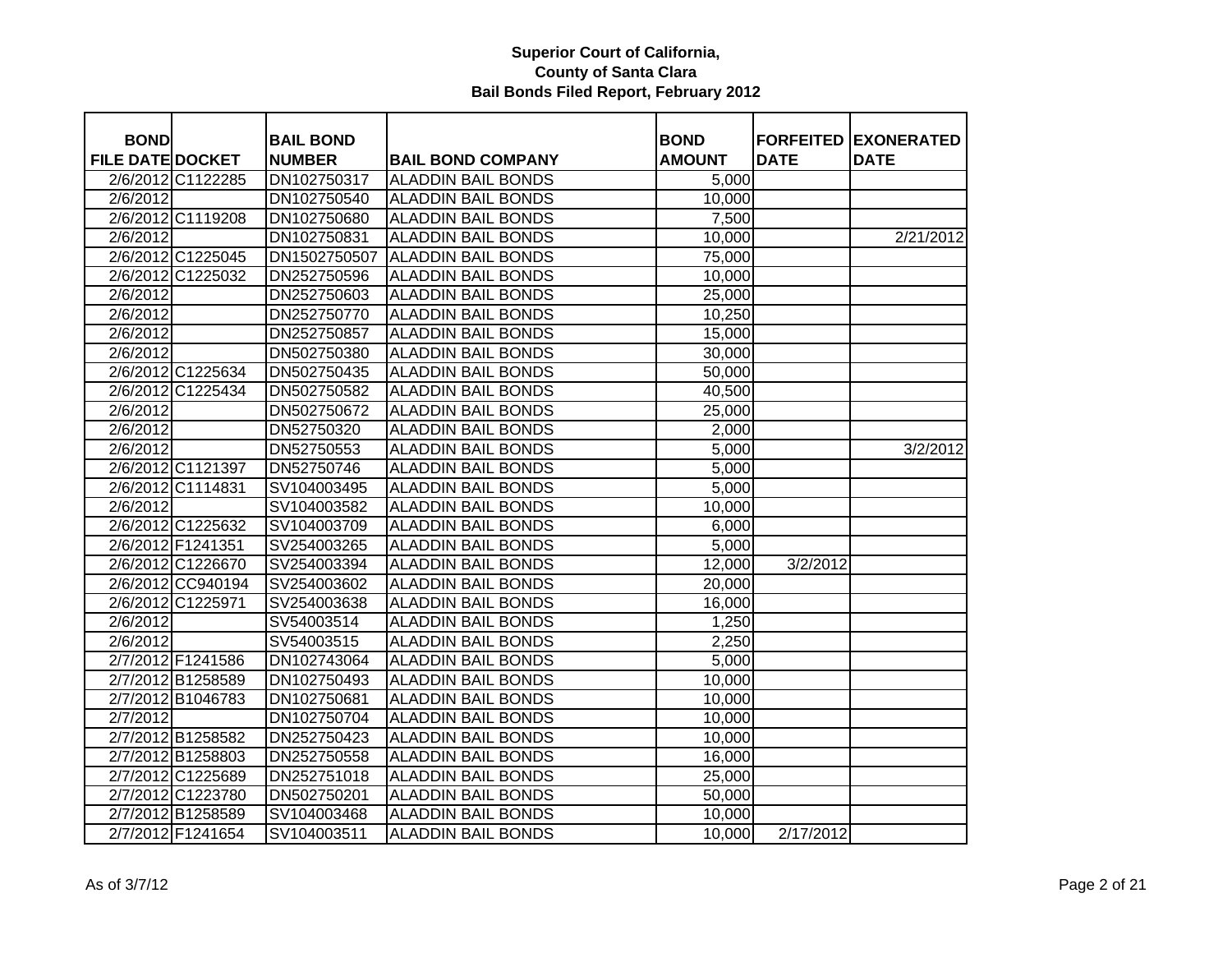| <b>BOND</b>             |                    | <b>BAIL BOND</b>  |                           | <b>BOND</b>         |             | <b>FORFEITED EXONERATED</b> |
|-------------------------|--------------------|-------------------|---------------------------|---------------------|-------------|-----------------------------|
| <b>FILE DATE DOCKET</b> |                    | <b>NUMBER</b>     | <b>BAIL BOND COMPANY</b>  | <b>AMOUNT</b>       | <b>DATE</b> | <b>DATE</b>                 |
|                         | 2/7/2012 B1258756  | SV104003681       | <b>ALADDIN BAIL BONDS</b> | 10,000              |             |                             |
| 2/7/2012                |                    | SV504003618       | <b>ALADDIN BAIL BONDS</b> | $\overline{2}5,000$ |             |                             |
|                         | 2/7/2012 C1225830  | SV54004775        | <b>ALADDIN BAIL BONDS</b> | 5,000               |             |                             |
|                         | 2/8/2012 C1224467  | DN1002751135      | <b>ALADDIN BAIL BONDS</b> | 100,000             |             |                             |
|                         | 2/8/2012 FF720971  | DN102750929       | <b>ALADDIN BAIL BONDS</b> | 7,500               |             |                             |
|                         | 2/8/2012 C1120160  | DN252750172       | <b>ALADDIN BAIL BONDS</b> | 10,000              |             |                             |
|                         | 2/8/2012 C1225083  | DN502751139       | <b>ALADDIN BAIL BONDS</b> | 50,000              |             |                             |
|                         | 2/8/2012 C1120832  | SV104003541       | <b>ALADDIN BAIL BONDS</b> | 10,000              |             |                             |
|                         | 2/8/2012 C1122362  | SV4003136         | <b>ALADDIN BAIL BONDS</b> | 5,000               |             |                             |
|                         | 2/8/2012 C1223319  | SV54003559        | <b>ALADDIN BAIL BONDS</b> | 5,000               |             |                             |
|                         | 2/8/2012 C1122462  | SV54004782        | <b>ALADDIN BAIL BONDS</b> | 5,000               |             |                             |
|                         | 2/9/2012 B1258484  | DN102713367       | <b>ALADDIN BAIL BONDS</b> | 10,000              |             |                             |
|                         | 2/9/2012 B1155306  | DN252750786       | <b>ALADDIN BAIL BONDS</b> | 20,000              |             |                             |
|                         | 2/9/2012 C1225407  | DN252751375       | <b>ALADDIN BAIL BONDS</b> | 25,000              |             |                             |
| 2/9/2012                |                    | SV254004893       | <b>ALADDIN BAIL BONDS</b> | 25,000              |             |                             |
|                         | 2/9/2012 B1258327  | SV54004701        | <b>ALADDIN BAIL BONDS</b> | 5,000               |             |                             |
| 2/10/2012 F1241296      |                    | DN1002751366      | <b>ALADDIN BAIL BONDS</b> | 45,000              |             |                             |
| 2/10/2012 F1138402      |                    | DN102750210       | <b>ALADDIN BAIL BONDS</b> | 6,000               |             |                             |
| 2/10/2012 C1121342      |                    | DN102750401       | <b>ALADDIN BAIL BONDS</b> | 10,000              |             |                             |
| 2/10/2012 C1226258      |                    | DN252751427       | <b>ALADDIN BAIL BONDS</b> | 25,000              |             | 2/29/2012                   |
| 2/10/2012 C1226917      |                    | DN252751480       | <b>ALADDIN BAIL BONDS</b> | 12,000              |             |                             |
| 2/10/2012 F1140937      |                    | DN502751377       | <b>ALADDIN BAIL BONDS</b> | 30,000              |             |                             |
| 2/10/2012 C1226715      |                    | SV104004993       | <b>ALADDIN BAIL BONDS</b> | 10,000              |             |                             |
| 2/10/2012 C1122288      |                    | SV104005056       | <b>ALADDIN BAIL BONDS</b> | 5,000               |             |                             |
| 2/10/2012 C1225671      |                    | SV504005080       | <b>ALADDIN BAIL BONDS</b> | 50,000              |             |                             |
| 2/10/2012               |                    | 111414 SV54003575 | <b>ALADDIN BAIL BONDS</b> | 5,000               |             |                             |
| 2/14/2012 C1100297      |                    | DN102712036       | <b>ALADDIN BAIL BONDS</b> | 10,000              |             |                             |
| 2/14/2012 B1156972      |                    | DN102750785       | <b>ALADDIN BAIL BONDS</b> | 10,000              |             |                             |
|                         | 2/14/2012 CC810683 | DN102751658       | <b>ALADDIN BAIL BONDS</b> | 5,000               |             |                             |
| 2/14/2012               |                    | DN102751998       | <b>ALADDIN BAIL BONDS</b> | 10,000              |             |                             |
| 2/14/2012 C1199779      |                    | DN102752036       | <b>ALADDIN BAIL BONDS</b> | 10,000              |             | 2/23/2012                   |
| 2/14/2012 B1258328      |                    | DN252751005       | <b>ALADDIN BAIL BONDS</b> | 25,000              |             |                             |
| 2/14/2012 C1227213      |                    | DN252751595       | <b>ALADDIN BAIL BONDS</b> | 15,000              |             |                             |
| 2/14/2012               |                    | DN252752269       | <b>ALADDIN BAIL BONDS</b> | 12,000              |             |                             |
| 2/14/2012 C1226441      |                    | DN502713383       | <b>ALADDIN BAIL BONDS</b> | 25,000              |             |                             |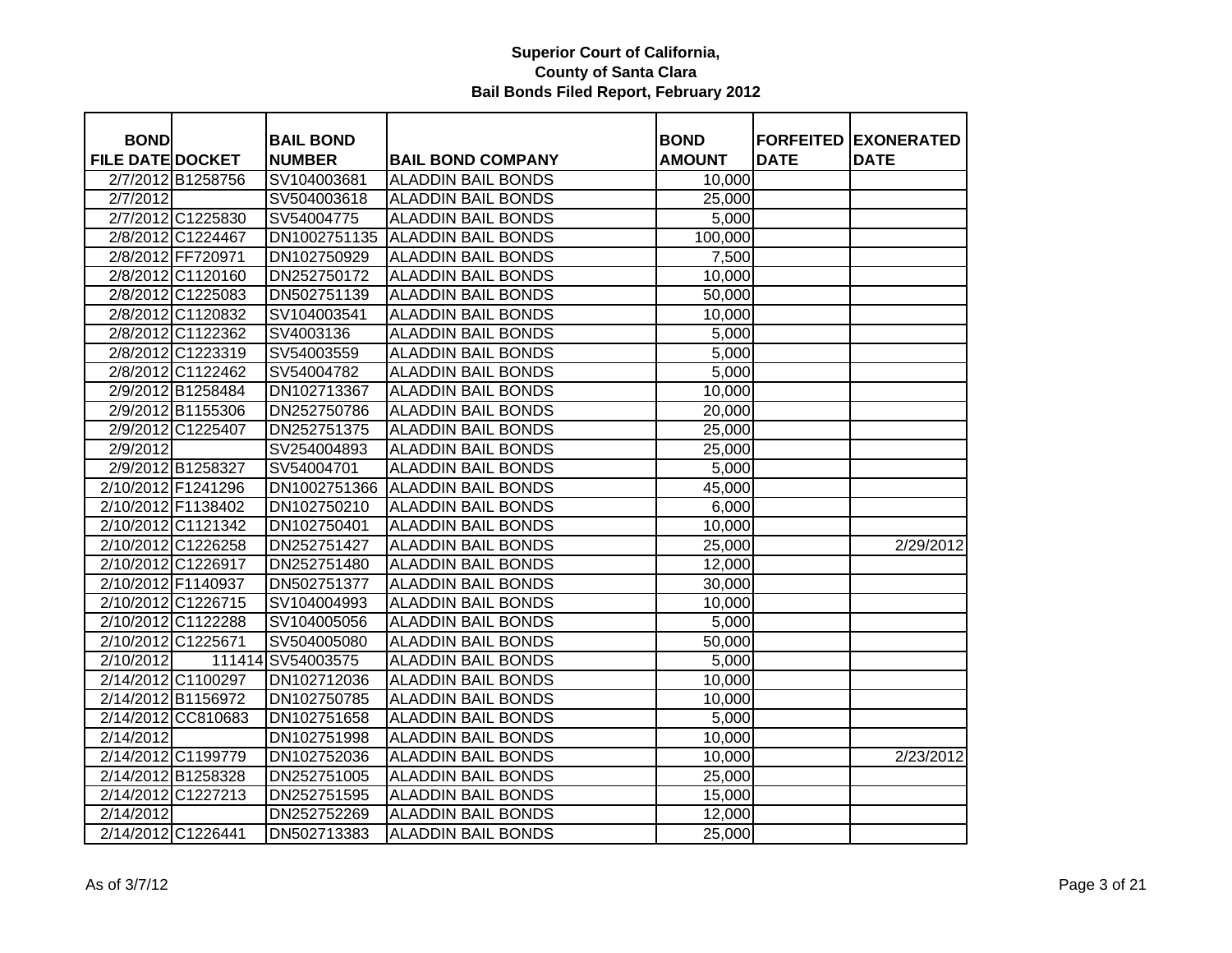| <b>BOND</b>             | <b>BAIL BOND</b> |                                                       | <b>BOND</b>   |             | <b>FORFEITED EXONERATED</b> |
|-------------------------|------------------|-------------------------------------------------------|---------------|-------------|-----------------------------|
| <b>FILE DATE DOCKET</b> | <b>NUMBER</b>    |                                                       | <b>AMOUNT</b> | <b>DATE</b> | <b>DATE</b>                 |
| 2/14/2012               | DN502751463      | <b>BAIL BOND COMPANY</b><br><b>ALADDIN BAIL BONDS</b> | 35,000        |             |                             |
| 2/14/2012 C1225660      | DN502751701      | <b>ALADDIN BAIL BONDS</b>                             |               |             |                             |
| 2/14/2012 B1048941      | DN52750135       | <b>ALADDIN BAIL BONDS</b>                             | 50,000        |             | 2/27/2012                   |
|                         |                  |                                                       | 2,000         |             |                             |
| 2/14/2012 C1224450      | DN52751449       | <b>ALADDIN BAIL BONDS</b>                             | 5,000         |             |                             |
| 2/14/2012 C1121651      | SV104004952      | <b>ALADDIN BAIL BONDS</b>                             | 10,000        |             |                             |
| 2/14/2012               | SV254003609      | <b>ALADDIN BAIL BONDS</b>                             | 16,000        |             |                             |
| 2/14/2012 C1224460      | SV504005464      | <b>ALADDIN BAIL BONDS</b>                             | 35,000        |             |                             |
| 2/14/2012 C1223404      | SV54004829       | <b>ALADDIN BAIL BONDS</b>                             | 5,000         |             |                             |
| 2/14/2012 C1122674      | SV54004980       | <b>ALADDIN BAIL BONDS</b>                             | 5,000         |             |                             |
| 2/14/2012               | SV54005392       | <b>ALADDIN BAIL BONDS</b>                             | 5,000         |             |                             |
| 2/15/2012 B1258459      | DN102751765      | <b>ALADDIN BAIL BONDS</b>                             | 10,000        |             |                             |
| 2/15/2012 F1241706      | DN102752113      | <b>ALADDIN BAIL BONDS</b>                             | 10,000        |             |                             |
| 2/15/2012 C1122244      | DN102752401      | <b>ALADDIN BAIL BONDS</b>                             | 10,000        |             |                             |
| 2/15/2012 B1258787      | DN252751974      | <b>ALADDIN BAIL BONDS</b>                             | 25,000        |             | 2/27/2012                   |
| 2/15/2012 B1258868      | DN252751984      | <b>ALADDIN BAIL BONDS</b>                             | 11,000        |             |                             |
| 2/15/2012               | DN252752404      | <b>ALADDIN BAIL BONDS</b>                             | 25,000        |             |                             |
| 2/15/2012               | DN502752154      | <b>ALADDIN BAIL BONDS</b>                             | 35,000        |             |                             |
| 2/15/2012               | DN502752224      | <b>ALADDIN BAIL BONDS</b>                             | 40,000        |             |                             |
| 2/15/2012 F1241818      | SV104005132      | <b>ALADDIN BAIL BONDS</b>                             | 10,000        |             |                             |
| 2/15/2012 B1258370      | SV104005583      | <b>ALADDIN BAIL BONDS</b>                             | 10,000        |             |                             |
| 2/15/2012 C1120296      | SV104006683      | <b>ALADDIN BAIL BONDS</b>                             | 5,000         |             |                             |
| 2/15/2012               | SV254005624      | <b>ALADDIN BAIL BONDS</b>                             | 20,000        |             |                             |
| 2/15/2012 C1109180      | SV54006689       | <b>ALADDIN BAIL BONDS</b>                             | 1,000         |             |                             |
| 2/15/2012 C1120295      | SV54006690       | <b>ALADDIN BAIL BONDS</b>                             | 1,000         |             |                             |
| 2/15/2012 C1107179      | SV54006722       | <b>ALADDIN BAIL BONDS</b>                             | 5,000         |             |                             |
| 2/16/2012 B1153292      | DN102750364      | <b>ALADDIN BAIL BONDS</b>                             | 10,000        |             |                             |
| 2/16/2012 F1241423      | DN102752381      | <b>ALADDIN BAIL BONDS</b>                             | 10,000        |             |                             |
| 2/16/2012               | DN102752384      | <b>ALADDIN BAIL BONDS</b>                             | 10,000        |             |                             |
| 2/16/2012 BB730261      | DN252749911      | <b>ALADDIN BAIL BONDS</b>                             | 15,000        | 2/24/2012   |                             |
| 2/16/2012               | DN252752419      | <b>ALADDIN BAIL BONDS</b>                             | 20,000        |             |                             |
| 2/16/2012 B1258212      | SV54004821       | <b>ALADDIN BAIL BONDS</b>                             | 5,000         |             |                             |
| 2/17/2012               | DN252729419      | <b>ALADDIN BAIL BONDS</b>                             | 10,000        |             |                             |
| 2/17/2012               | DN252752655      | <b>ALADDIN BAIL BONDS</b>                             | 5,000         |             |                             |
| 2/17/2012               | DN252752760      | <b>ALADDIN BAIL BONDS</b>                             | 20,000        |             |                             |
| 2/17/2012 C1119800      | DN502752612      | <b>ALADDIN BAIL BONDS</b>                             | 50,000        |             |                             |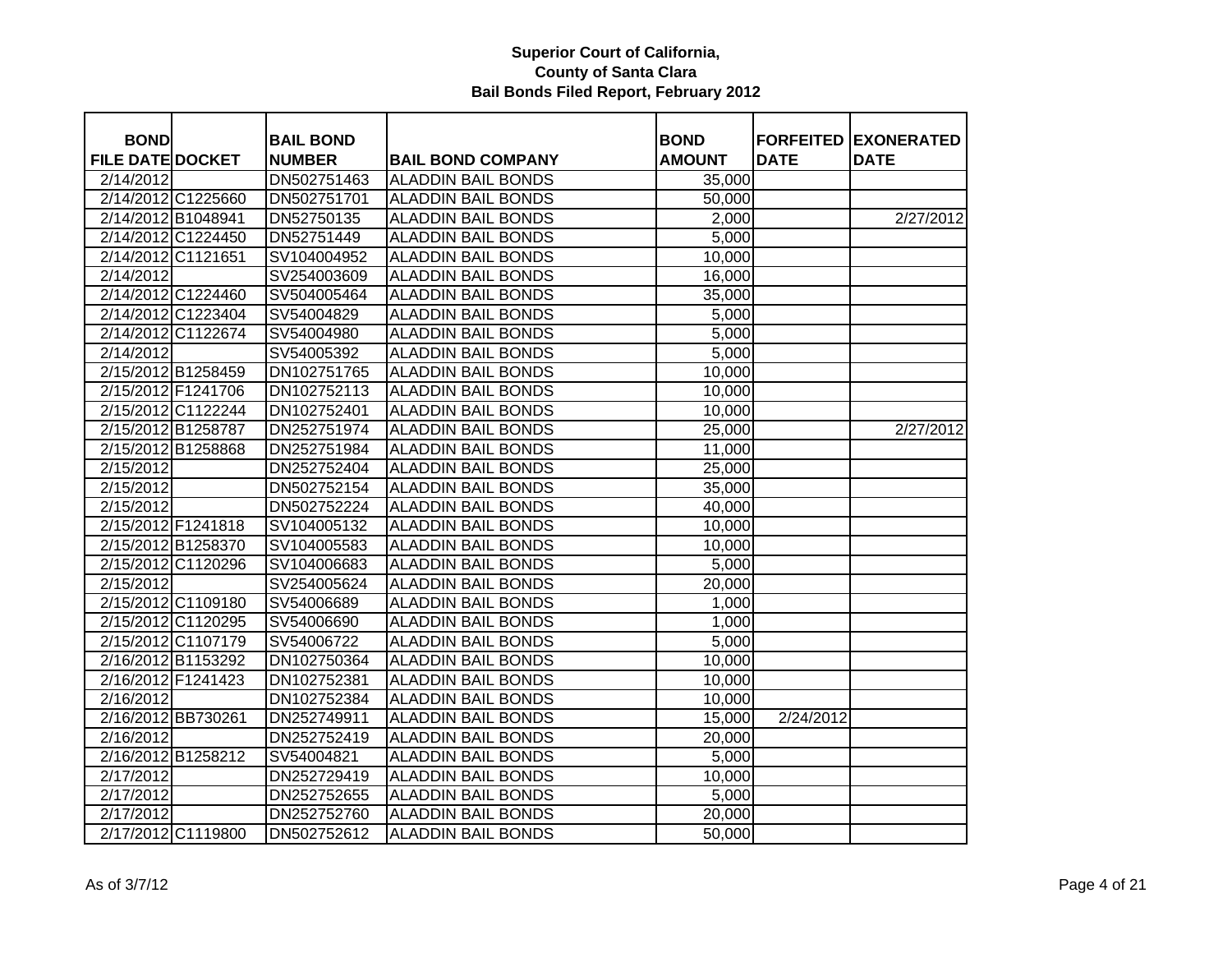| <b>BOND</b>             |                    | <b>BAIL BOND</b> |                                 | <b>BOND</b>   |             | <b>FORFEITED EXONERATED</b> |
|-------------------------|--------------------|------------------|---------------------------------|---------------|-------------|-----------------------------|
| <b>FILE DATE DOCKET</b> |                    | <b>NUMBER</b>    | <b>BAIL BOND COMPANY</b>        | <b>AMOUNT</b> | <b>DATE</b> | <b>DATE</b>                 |
| 2/17/2012               |                    | DN52752746       | <b>ALADDIN BAIL BONDS</b>       | 5,000         |             |                             |
| 2/17/2012 C1111400      |                    | SV104005046      | <b>ALADDIN BAIL BONDS</b>       | 6,000         |             |                             |
|                         | 2/17/2012 C1119224 | SV104005129      | <b>ALADDIN BAIL BONDS</b>       | 6,000         | 2/24/2012   |                             |
| 2/17/2012 C1111681      |                    | SV254005445      | <b>ALADDIN BAIL BONDS</b>       | 25,000        |             |                             |
| 2/17/2012 C1224741      |                    | SV254005586      | <b>ALADDIN BAIL BONDS</b>       | 15,000        |             |                             |
| 2/21/2012 C1119498      |                    | DN1002752821     | <b>ALADDIN BAIL BONDS</b>       | 40,000        |             |                             |
| 2/21/2012               |                    | DN1002752930     | <b>ALADDIN BAIL BONDS</b>       | 100,000       |             |                             |
| 2/21/2012 B1258864      |                    |                  | DN1002753019 ALADDIN BAIL BONDS | 30,000        |             |                             |
| 2/21/2012 C1121241      |                    | DN102752670      | <b>ALADDIN BAIL BONDS</b>       | 5,000         |             |                             |
| 2/21/2012 B1258584      |                    | DN252752467      | <b>ALADDIN BAIL BONDS</b>       | 25,000        |             |                             |
| 2/21/2012               |                    | DN252752817      | <b>ALADDIN BAIL BONDS</b>       | 25,000        |             |                             |
| $\overline{2}/21/2012$  |                    | DN252752837      | <b>ALADDIN BAIL BONDS</b>       | 6,000         |             |                             |
| 2/21/2012               |                    | DN252752847      | <b>ALADDIN BAIL BONDS</b>       | 16,000        |             |                             |
| 2/21/2012               |                    | DN252753033      | <b>ALADDIN BAIL BONDS</b>       | 10,000        |             |                             |
| 2/21/2012               |                    | DN252753051      | <b>ALADDIN BAIL BONDS</b>       | 15,000        |             |                             |
| 2/21/2012 C1088824      |                    | DN252753059      | <b>ALADDIN BAIL BONDS</b>       | 20,000        |             |                             |
| 2/21/2012               |                    | DN252753217      | <b>ALADDIN BAIL BONDS</b>       | 11,000        |             |                             |
| 2/21/2012               |                    | DN252753339      | <b>ALADDIN BAIL BONDS</b>       | 5,000         |             |                             |
| 2/21/2012 C1081419      |                    | DN502713384      | <b>ALADDIN BAIL BONDS</b>       | 40,000        |             |                             |
| 2/21/2012               |                    | DN502752812      | <b>ALADDIN BAIL BONDS</b>       | 10,000        |             |                             |
| 2/21/2012               |                    | DN502753047      | <b>ALADDIN BAIL BONDS</b>       | 25,000        |             |                             |
| 2/21/2012               |                    | DN502753323      | <b>ALADDIN BAIL BONDS</b>       | 25,000        |             |                             |
| 2/21/2012               |                    | DN502753333      | <b>ALADDIN BAIL BONDS</b>       | 5,000         |             |                             |
| 2/21/2012               |                    | DN502753365      | <b>ALADDIN BAIL BONDS</b>       | 25,000        |             |                             |
| 2/21/2012 C1225376      |                    | DN52752790       | <b>ALADDIN BAIL BONDS</b>       | 5,000         |             |                             |
| 2/21/2012               |                    | DN52752792       | <b>ALADDIN BAIL BONDS</b>       | 5,000         |             |                             |
| 2/21/2012 C1088119      |                    | SV104007097      | <b>ALADDIN BAIL BONDS</b>       | 10,000        |             |                             |
| 2/21/2012               |                    | SV104007244      | <b>ALADDIN BAIL BONDS</b>       | 10,000        |             |                             |
| 2/21/2012 B1157726      |                    | SV504006762      | <b>ALADDIN BAIL BONDS</b>       | 30,000        | 2/29/2012   |                             |
| 2/21/2012 C1121052      |                    | SV504006968      | <b>ALADDIN BAIL BONDS</b>       | 50,000        |             |                             |
| 2/21/2012               |                    | SV504007436      | <b>ALADDIN BAIL BONDS</b>       | 10,000        |             |                             |
| 2/21/2012 C1112730      |                    | SV54005289       | <b>ALADDIN BAIL BONDS</b>       | 5,000         |             |                             |
| 2/21/2012 C1223370      |                    | SV54006714       | <b>ALADDIN BAIL BONDS</b>       | 5,000         |             |                             |
| 2/22/2012 F1137784      |                    | DN252753058      | <b>ALADDIN BAIL BONDS</b>       | 25,000        |             |                             |
| 2/22/2012 F1139780      |                    | DN252753070      | <b>ALADDIN BAIL BONDS</b>       | 20,000        |             |                             |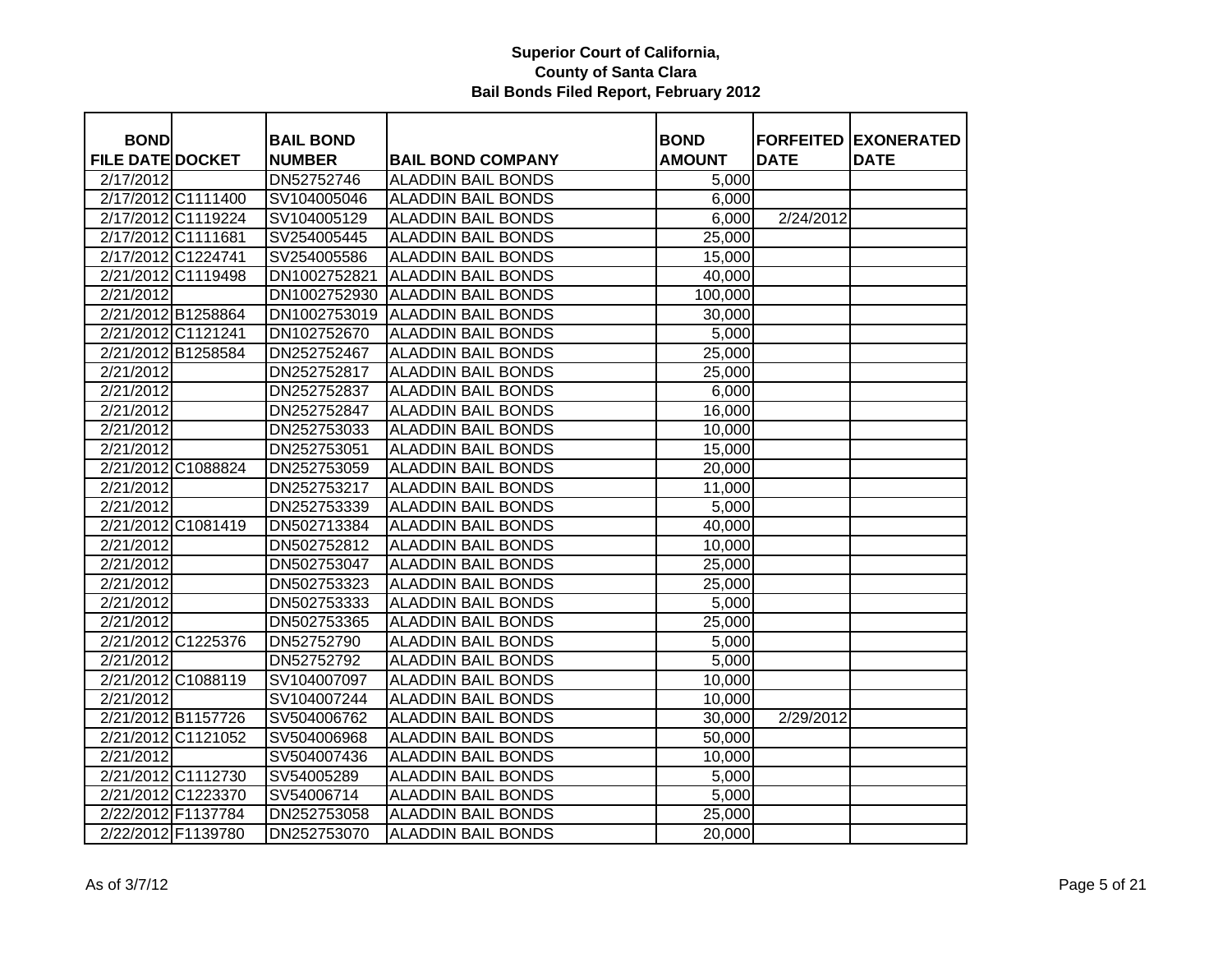| <b>BOND</b>             |                    | <b>BAIL BOND</b> |                           | <b>BOND</b>   |             | <b>FORFEITED EXONERATED</b> |
|-------------------------|--------------------|------------------|---------------------------|---------------|-------------|-----------------------------|
| <b>FILE DATE DOCKET</b> |                    | <b>NUMBER</b>    | <b>BAIL BOND COMPANY</b>  | <b>AMOUNT</b> | <b>DATE</b> | <b>DATE</b>                 |
| 2/22/2012               |                    | DN502753468      | <b>ALADDIN BAIL BONDS</b> | 26,000        |             |                             |
|                         | 2/22/2012 C1073418 | DN52753424       | <b>ALADDIN BAIL BONDS</b> | 5,000         |             |                             |
|                         | 2/22/2012 C1119719 | DN52753425       | <b>ALADDIN BAIL BONDS</b> | 5,000         |             |                             |
| 2/22/2012               |                    | SV1004007473     | <b>ALADDIN BAIL BONDS</b> | 55,250        |             |                             |
| 2/22/2012 F1241817      |                    | SV104007143      | <b>ALADDIN BAIL BONDS</b> | 10,000        |             |                             |
| 2/22/2012               |                    | SV254007467      | <b>ALADDIN BAIL BONDS</b> | 25,000        |             |                             |
|                         | 2/22/2012 F1241265 | SV54004872       | <b>ALADDIN BAIL BONDS</b> | 5,000         |             |                             |
|                         | 2/23/2012 B1050111 | DN102752617      | <b>ALADDIN BAIL BONDS</b> | 5,000         |             |                             |
|                         | 2/23/2012 C1100297 | DN102752620      | <b>ALADDIN BAIL BONDS</b> | 10,000        |             |                             |
|                         | 2/23/2012 C1084014 | DN252751733      | <b>ALADDIN BAIL BONDS</b> | 15,000        |             |                             |
| 2/23/2012               |                    | DN252752714      | <b>ALADDIN BAIL BONDS</b> | 15,000        |             |                             |
| 2/23/2012               |                    | DN252753135      | <b>ALADDIN BAIL BONDS</b> | 11,000        |             |                             |
|                         | 2/23/2012 B1258865 | DN252753196      | <b>ALADDIN BAIL BONDS</b> | 11,000        |             |                             |
|                         | 2/23/2012 B1258889 | DN252753275      | <b>ALADDIN BAIL BONDS</b> | 25,000        |             |                             |
|                         | 2/23/2012 F1241136 | DN502752835      | <b>ALADDIN BAIL BONDS</b> | 50,000        |             |                             |
|                         | 2/23/2012 B1258216 | SV104006914      | <b>ALADDIN BAIL BONDS</b> | 10,000        |             |                             |
|                         | 2/23/2012 B1257984 | SV104007089      | <b>ALADDIN BAIL BONDS</b> | 10,000        |             |                             |
|                         | 2/23/2012 B1258813 | SV254007265      | <b>ALADDIN BAIL BONDS</b> | 25,000        |             |                             |
|                         | 2/23/2012 C1224392 | SV504000028      | <b>ALADDIN BAIL BONDS</b> | 50,000        |             |                             |
|                         | 2/23/2012 B1258890 | SV504007201      | <b>ALADDIN BAIL BONDS</b> | 35,000        |             |                             |
|                         | 2/23/2012 B1051148 | SV54007169       | <b>ALADDIN BAIL BONDS</b> | 5,000         |             |                             |
| $\overline{2}/23/2012$  |                    | SV54007237       | <b>ALADDIN BAIL BONDS</b> | 5,000         |             |                             |
|                         | 2/24/2012 C1225522 | DN1002753882     | <b>ALADDIN BAIL BONDS</b> | 75,000        |             |                             |
|                         | 2/24/2012 C1121108 | DN1502753856     | <b>ALADDIN BAIL BONDS</b> | 110,000       |             |                             |
| 2/24/2012               |                    | DN502753824      | <b>ALADDIN BAIL BONDS</b> | 36,000        |             |                             |
| 2/24/2012               |                    | SV54007804       | <b>ALADDIN BAIL BONDS</b> | 5,000         |             |                             |
|                         | 2/26/2012 B1047004 | DN52754039       | <b>ALADDIN BAIL BONDS</b> | 1,000         |             |                             |
|                         | 2/27/2012 F1241848 | DN102753625      | <b>ALADDIN BAIL BONDS</b> | 10,000        |             |                             |
|                         | 2/27/2012 F1241354 | DN102753725      | <b>ALADDIN BAIL BONDS</b> | 6,000         |             |                             |
| 2/27/2012               |                    | DN252729423      | <b>ALADDIN BAIL BONDS</b> | 15,000        |             |                             |
| 2/27/2012               |                    | DN252729424      | <b>ALADDIN BAIL BONDS</b> | 25,000        |             |                             |
| 2/27/2012               |                    | DN252754225      | <b>ALADDIN BAIL BONDS</b> | 10,000        |             |                             |
| 2/27/2012               |                    | DN252754235      | <b>ALADDIN BAIL BONDS</b> | 10,000        |             |                             |
| 2/27/2012               |                    | DN252754272      | <b>ALADDIN BAIL BONDS</b> | 10,000        |             |                             |
| 2/27/2012               |                    | DN252754319      | <b>ALADDIN BAIL BONDS</b> | 20,000        |             |                             |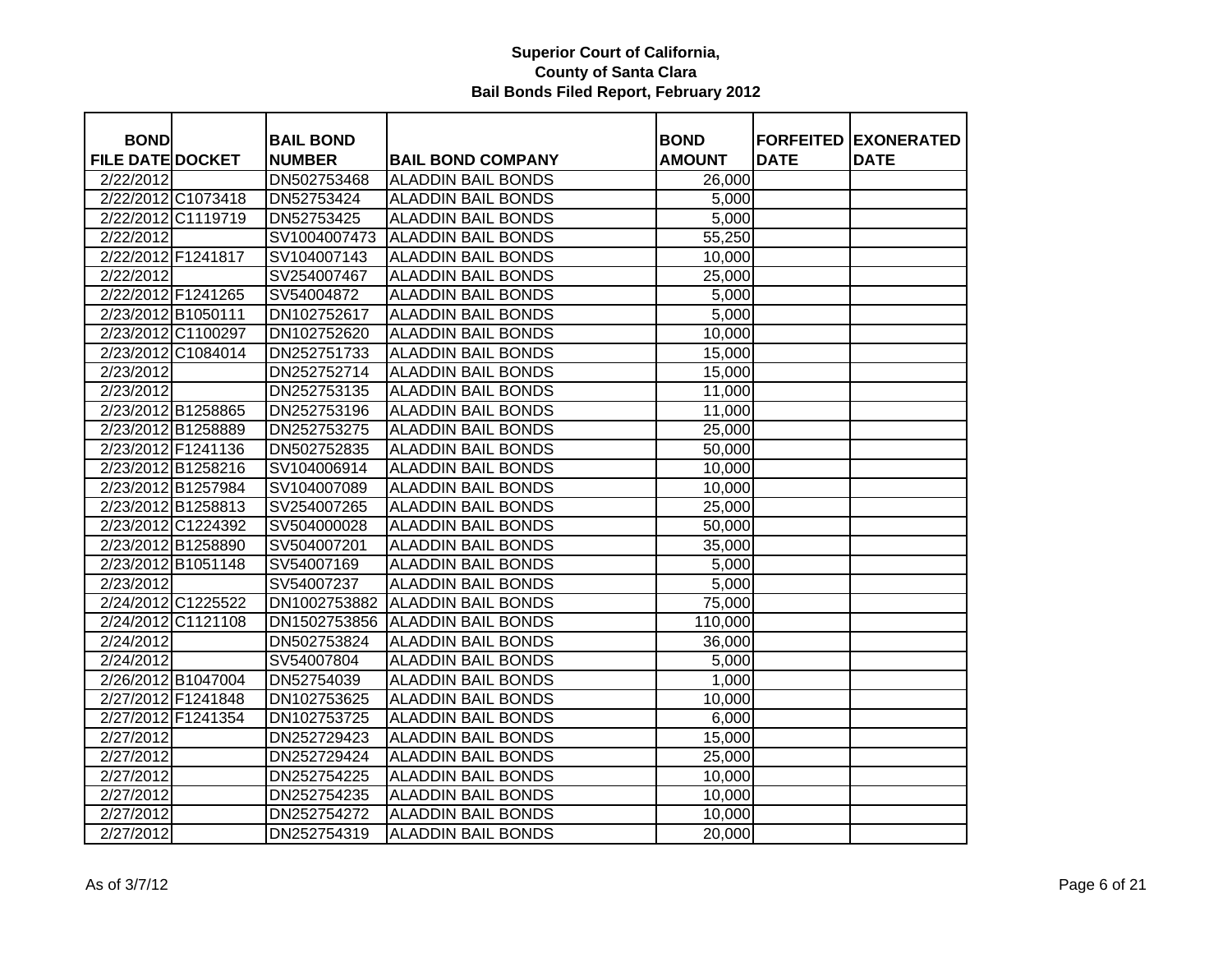| <b>BOND</b>             |                    | <b>BAIL BOND</b> |                           | <b>BOND</b>   | <b>FORFEITED</b> | <b>EXONERATED</b> |
|-------------------------|--------------------|------------------|---------------------------|---------------|------------------|-------------------|
| <b>FILE DATE DOCKET</b> |                    | <b>NUMBER</b>    | <b>BAIL BOND COMPANY</b>  | <b>AMOUNT</b> | <b>DATE</b>      | <b>DATE</b>       |
| 2/27/2012               |                    | DN252754401      | <b>ALADDIN BAIL BONDS</b> | 15,000        |                  |                   |
| 2/27/2012               |                    | DN252754477      | <b>ALADDIN BAIL BONDS</b> | 20,000        |                  |                   |
| 2/27/2012               |                    | DN502754081      | <b>ALADDIN BAIL BONDS</b> | 36,000        |                  |                   |
| 2/27/2012               |                    | DN502754144      | <b>ALADDIN BAIL BONDS</b> | 50,000        |                  |                   |
| 2/27/2012 C1226851      |                    | DN502754493      | <b>ALADDIN BAIL BONDS</b> | 33,000        |                  |                   |
| 2/27/2012               |                    | DN502754526      | <b>ALADDIN BAIL BONDS</b> | 30,000        |                  |                   |
| 2/27/2012 F1241804      |                    | SV104008133      | <b>ALADDIN BAIL BONDS</b> | 10,000        |                  |                   |
| 2/27/2012               |                    | SV104008169      | <b>ALADDIN BAIL BONDS</b> | 10,000        |                  |                   |
| 2/27/2012               |                    | SV254007579      | <b>ALADDIN BAIL BONDS</b> | 20,000        |                  |                   |
| 2/27/2012               |                    | SV254007964      | <b>ALADDIN BAIL BONDS</b> | 25,000        |                  |                   |
| 2/27/2012               |                    | SV254008138      | <b>ALADDIN BAIL BONDS</b> | 12,000        |                  |                   |
| 2/28/2012               |                    | DN102713368      | <b>ALADDIN BAIL BONDS</b> | 5,000         |                  |                   |
|                         | 2/28/2012 C1079655 | DN252753531      | <b>ALADDIN BAIL BONDS</b> | 20,000        |                  |                   |
|                         | 2/28/2012 F1241882 | DN252754221      | <b>ALADDIN BAIL BONDS</b> | 15,000        |                  |                   |
|                         | 2/28/2012 CC769630 | DN252754254      | <b>ALADDIN BAIL BONDS</b> | 15,000        |                  |                   |
| 2/28/2012               |                    | DN252754296      | <b>ALADDIN BAIL BONDS</b> | 20,000        |                  |                   |
|                         | 2/28/2012 B1258932 | DN252754519      | <b>ALADDIN BAIL BONDS</b> | 21,000        |                  |                   |
| 2/28/2012               |                    | DN252754537      | <b>ALADDIN BAIL BONDS</b> | 15,000        |                  |                   |
| 2/28/2012               |                    | DN252754544      | <b>ALADDIN BAIL BONDS</b> | 10,000        |                  |                   |
| 2/28/2012               |                    | DN252754599      | <b>ALADDIN BAIL BONDS</b> | 15,000        |                  |                   |
|                         | 2/28/2012 B1152414 | DN502753267      | <b>ALADDIN BAIL BONDS</b> | 50,000        |                  |                   |
| 2/28/2012               |                    | DN502754230      | <b>ALADDIN BAIL BONDS</b> | 21,000        |                  |                   |
| 2/28/2012 F1241579      |                    | DN52754159       | <b>ALADDIN BAIL BONDS</b> | 1,000         |                  | 3/1/2012          |
| 2/28/2012 F1241827      |                    | DN52754163       | <b>ALADDIN BAIL BONDS</b> | 1,000         |                  | 3/1/2012          |
|                         | 2/28/2012 C1107676 | DN52754274       | <b>ALADDIN BAIL BONDS</b> | 1,000         |                  |                   |
|                         | 2/28/2012 C1117919 | SV104007017      | <b>ALADDIN BAIL BONDS</b> | 7,500         |                  |                   |
| 2/28/2012 C1225034      |                    | SV104007614      | <b>ALADDIN BAIL BONDS</b> | 10,000        |                  |                   |
| 2/28/2012 B1046977      |                    | SV104007618      | <b>ALADDIN BAIL BONDS</b> | 10,000        |                  |                   |
| 2/28/2012               |                    | SV104007930      | <b>ALADDIN BAIL BONDS</b> | 10,000        |                  |                   |
| 2/28/2012 F1241890      |                    | SV104008057      | <b>ALADDIN BAIL BONDS</b> | 5,000         |                  |                   |
|                         | 2/28/2012 C1103014 | SV254007519      | <b>ALADDIN BAIL BONDS</b> | 15,000        |                  |                   |
| 2/28/2012 C1224421      |                    | SV507007945      | <b>ALADDIN BAIL BONDS</b> | 40,000        |                  |                   |
|                         | 2/29/2012 C1119428 | DN1002754733     | <b>ALADDIN BAIL BONDS</b> | 75,000        |                  |                   |
| 2/29/2012 F1241902      |                    | DN252754536      | <b>ALADDIN BAIL BONDS</b> | 15,000        |                  |                   |
| 2/29/2012               |                    | DN252754656      | <b>ALADDIN BAIL BONDS</b> | 15,500        |                  |                   |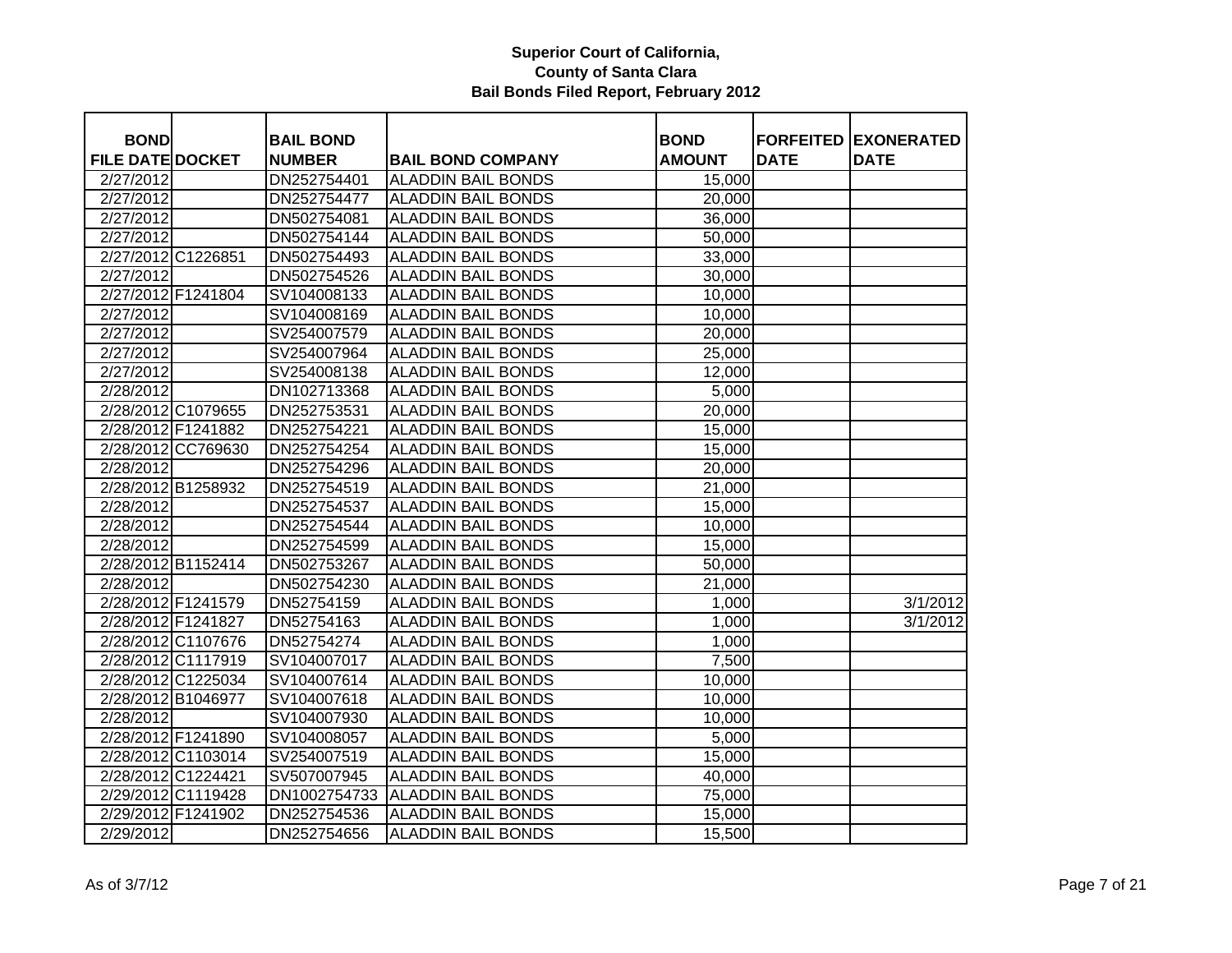| <b>BOND</b>             |                    | <b>BAIL BOND</b> |                                | <b>BOND</b>   | <b>FORFEITED</b> | <b>EXONERATED</b> |
|-------------------------|--------------------|------------------|--------------------------------|---------------|------------------|-------------------|
| <b>FILE DATE DOCKET</b> |                    | <b>NUMBER</b>    | <b>BAIL BOND COMPANY</b>       | <b>AMOUNT</b> | <b>DATE</b>      | <b>DATE</b>       |
| 2/29/2012 F1138484      |                    | DN502754785      | <b>ALADDIN BAIL BONDS</b>      | 50,000        |                  |                   |
|                         | 2/29/2012 CC959960 | DN502754786      | <b>ALADDIN BAIL BONDS</b>      | 50,000        |                  |                   |
| 2/29/2012               |                    | SV104008243      | <b>ALADDIN BAIL BONDS</b>      | 10,000        |                  |                   |
| 2/29/2012               |                    | SV504008273      | <b>ALADDIN BAIL BONDS</b>      | 50,000        |                  |                   |
| 2/29/2012               |                    | SV504008372      | <b>ALADDIN BAIL BONDS</b>      | 50,000        |                  |                   |
|                         | 2/1/2012 C1075825  | A152180452       | ALICE CORTEZ BAIL BONDS        | 10,000        | 2/24/2012        |                   |
|                         | 2/6/2012 F1241587  | A152181534       | ALICE CORTEZ BAIL BONDS        | 10,000        |                  |                   |
|                         | 2/9/2012 F1141001  | A72254068        | <b>ALICE CORTEZ BAIL BONDS</b> | 5,000         |                  |                   |
| 2/14/2012 F1140997      |                    | A302128449       | ALICE CORTEZ BAIL BONDS        | 20,000        |                  | 2/22/2012         |
| 2/14/2012 C1108866      |                    | AUL2083356       | ALICE CORTEZ BAIL BONDS        | 50,000        |                  | 2/15/2012         |
| 2/15/2012 F1138946      |                    | A152181407       | ALICE CORTEZ BAIL BONDS        | 8,000         |                  |                   |
| 2/15/2012 F1139202      |                    | A72255999        | ALICE CORTEZ BAIL BONDS        | 7,500         |                  |                   |
| 2/16/2012 F1139589      |                    | AUL2082577       | ALICE CORTEZ BAIL BONDS        | 100,000       |                  |                   |
| 2/23/2012 F1241636      |                    | A302127535       | ALICE CORTEZ BAIL BONDS        | 10,000        |                  |                   |
| 2/27/2012               |                    | A152182216       | ALICE CORTEZ BAIL BONDS        | 15,000        |                  |                   |
| 2/27/2012 F1241616      |                    | A72255863        | ALICE CORTEZ BAIL BONDS        | 5,000         |                  |                   |
| 2/28/2012               |                    | A152181406       | ALICE CORTEZ BAIL BONDS        | 10,000        |                  |                   |
| 2/28/2012 F1241869      |                    | AUL2083887       | ALICE CORTEZ BAIL BONDS        | 50,000        |                  |                   |
|                         | 2/1/2012 C1225265  | 5271346885       | ALL PRO BAIL BONDS             | 25,000        | 2/23/2012        |                   |
|                         | 2/1/2012 F1241206  | 5801196722       | ALL PRO BAIL BONDS             | 5,000         |                  |                   |
| 2/3/2012                |                    | 5111761656       | ALL PRO BAIL BONDS             | 10,000        |                  | 2/14/2012         |
| 2/3/2012                |                    | 5271359698       | ALL PRO BAIL BONDS             | 25,000        |                  | 2/29/2012         |
|                         | 2/6/2012 C1222913  | 5105258452       | ALL PRO BAIL BONDS             | 75,000        |                  |                   |
|                         | 2/6/2012 C1122766  | 5111761643       | ALL PRO BAIL BONDS             | 10,000        |                  |                   |
|                         | 2/6/2012 C1225424  | 5271346898       | <b>ALL PRO BAIL BONDS</b>      | 18,000        |                  |                   |
|                         | 2/6/2012 C1226713  | 5271346900       | <b>ALL PRO BAIL BONDS</b>      | 17,000        |                  |                   |
|                         | 2/6/2012 C1119489  | 5271346913       | <b>ALL PRO BAIL BONDS</b>      | 25,000        | 2/23/2012        |                   |
| 2/6/2012                |                    | 5271410782       | <b>ALL PRO BAIL BONDS</b>      | 20,000        |                  |                   |
|                         | 2/7/2012 B1047880  | 5111761685       | ALL PRO BAIL BONDS             | 10,000        |                  |                   |
| 2/7/2012                |                    | 5111776405       | ALL PRO BAIL BONDS             | 11,000        |                  |                   |
|                         | 2/7/2012 C1226129  | 5271410740       | ALL PRO BAIL BONDS             | 25,000        |                  |                   |
|                         | 2/7/2012 F1241747  | 5271410779       | ALL PRO BAIL BONDS             | 16,000        |                  |                   |
|                         | 2/7/2012 C1225009  | 5550770523       | ALL PRO BAIL BONDS             | 50,000        |                  |                   |
|                         | 2/7/2012 C1115724  | 5550803566       | ALL PRO BAIL BONDS             | 50,000        |                  |                   |
|                         | 2/7/2012 B1258278  | 5801196719       | ALL PRO BAIL BONDS             | 5,000         |                  |                   |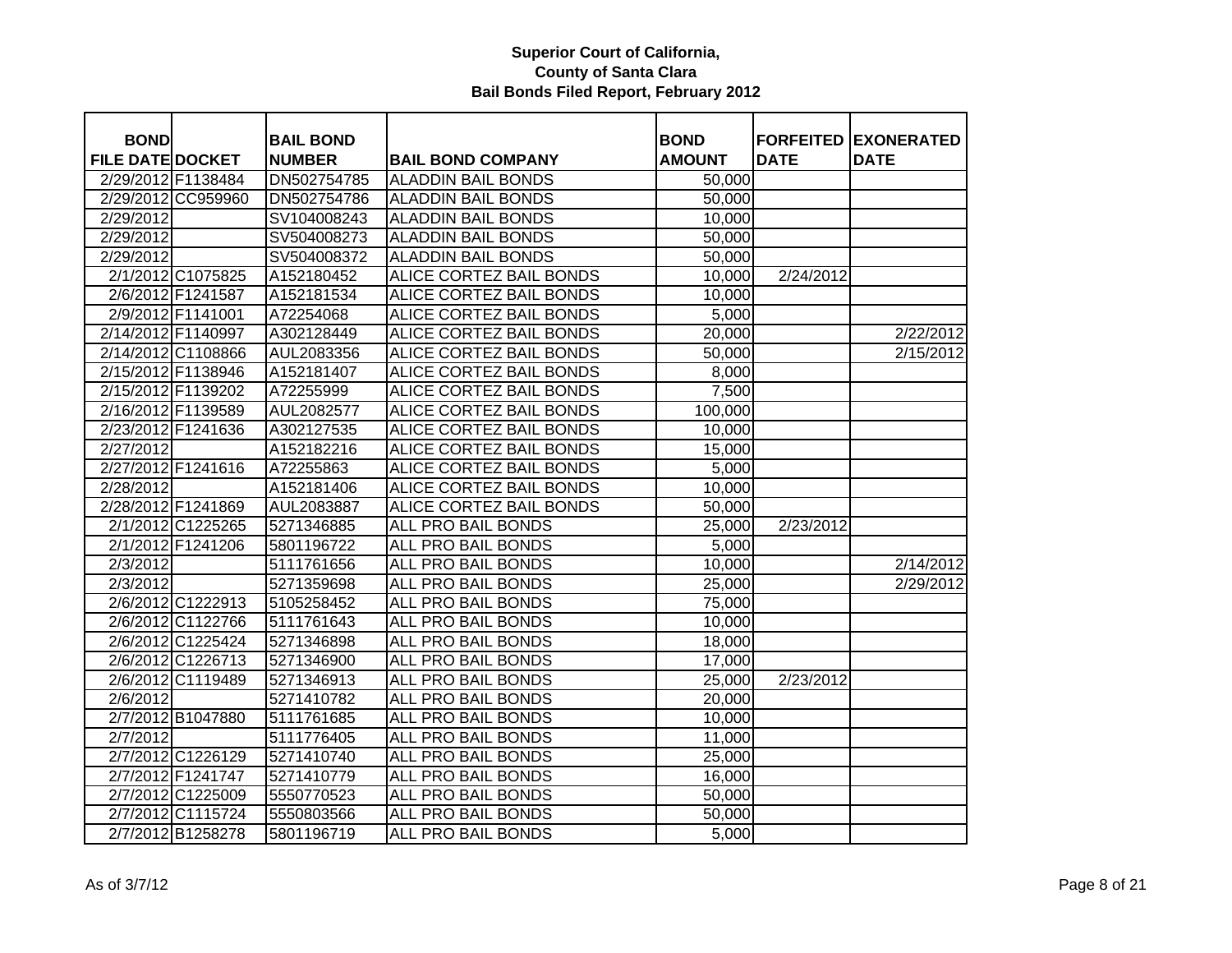| <b>BOND</b>             |                   | <b>BAIL BOND</b> |                           | <b>BOND</b>   |             | <b>FORFEITED EXONERATED</b> |
|-------------------------|-------------------|------------------|---------------------------|---------------|-------------|-----------------------------|
| <b>FILE DATE DOCKET</b> |                   | <b>NUMBER</b>    | <b>BAIL BOND COMPANY</b>  | <b>AMOUNT</b> | <b>DATE</b> | <b>DATE</b>                 |
|                         | 2/8/2012 F1139996 | 5105263847       | <b>ALL PRO BAIL BONDS</b> | 75,000        |             |                             |
|                         | 2/8/2012 C1116421 | 5111761698       | <b>ALL PRO BAIL BONDS</b> | 10,000        |             |                             |
|                         | 2/8/2012 F1241205 | 5801157200       | <b>ALL PRO BAIL BONDS</b> | 4,000         |             |                             |
|                         | 2/8/2012 F1241205 | 5801157213       | ALL PRO BAIL BONDS        | 4,000         |             |                             |
|                         | 2/9/2012 C1225411 | 5111776418       | <b>ALL PRO BAIL BONDS</b> | 10,000        | 2/14/2012   | 2/22/2012                   |
|                         | 2/9/2012 F1241628 | 5271346926       | ALL PRO BAIL BONDS        | 25,000        |             |                             |
| 2/10/2012               |                   | 5801157226       | ALL PRO BAIL BONDS        | 1,000         |             |                             |
| 2/14/2012 C1121721      |                   | 5111761672       | ALL PRO BAIL BONDS        | 10,000        |             |                             |
| 2/14/2012 C1107256      |                   | 5271407698       | ALL PRO BAIL BONDS        | 25,000        |             |                             |
| 2/14/2012               |                   | 5271410753       | ALL PRO BAIL BONDS        | 25,000        |             |                             |
| 2/14/2012 C1117196      |                   | 5550773777       | ALL PRO BAIL BONDS        | 50,000        |             |                             |
| 2/14/2012 C1118039      |                   | 5550773793       | ALL PRO BAIL BONDS        | 50,000        |             |                             |
| 2/14/2012 F1137885      |                   | 5801157239       | ALL PRO BAIL BONDS        | 250           |             |                             |
| 2/15/2012 F1241743      |                   | 5111819289       | ALL PRO BAIL BONDS        | 11,000        | 2/24/2012   | 2/29/2012                   |
| 2/15/2012 BB942730      |                   | 5271404415       | ALL PRO BAIL BONDS        | 15,000        |             |                             |
| 2/15/2012 C1117856      |                   | 5271404431       | ALL PRO BAIL BONDS        | 15,000        |             |                             |
| 2/15/2012 F1035826      |                   | 5550792253       | ALL PRO BAIL BONDS        | 50,000        |             |                             |
| 2/15/2012 F1241814      |                   | 5801169201       | ALL PRO BAIL BONDS        | 5,000         |             |                             |
| 2/16/2012 C1121738      |                   | 5271331250       | ALL PRO BAIL BONDS        | 25,000        |             |                             |
| 2/16/2012               |                   | 5271334686       | ALL PRO BAIL BONDS        | 15,000        |             |                             |
| 2/16/2012               |                   | 5271404444       | ALL PRO BAIL BONDS        | 25,000        |             |                             |
| 2/16/2012 C1122810      |                   | 5801169214       | ALL PRO BAIL BONDS        | 5,000         |             |                             |
| 2/16/2012 C1105597      |                   | 5801196610       | ALL PRO BAIL BONDS        | 5,000         |             |                             |
| 2/16/2012 C1121157      |                   | FCS10909264      | <b>ALL PRO BAIL BONDS</b> | 7,500         |             |                             |
| 2/16/2012 C1122246      |                   | FCS25907554      | ALL PRO BAIL BONDS        | 25,000        |             | 2/21/2012                   |
| 2/17/2012 C1223889      |                   | 5111776421       | <b>ALL PRO BAIL BONDS</b> | 10,000        |             |                             |
| 2/17/2012               |                   | 5271334699       | <b>ALL PRO BAIL BONDS</b> | 25,000        |             |                             |
| 2/21/2012 C1223023      |                   | 555080551        | <b>ALL PRO BAIL BONDS</b> | 30,000        |             |                             |
| 2/21/2012               |                   | 5111776447       | <b>ALL PRO BAIL BONDS</b> | 10,000        |             |                             |
| 2/21/2012               |                   | 5111776450       | ALL PRO BAIL BONDS        | 6,000         |             |                             |
| 2/21/2012               |                   | 5111776476       | ALL PRO BAIL BONDS        | 10,000        |             |                             |
| 2/21/2012               |                   | 5271336552       | ALL PRO BAIL BONDS        | 20,000        |             |                             |
| 2/21/2012               |                   | 5271336565       | ALL PRO BAIL BONDS        | 20,000        |             |                             |
| 2/21/2012 C1226104      |                   | 5271339496       | ALL PRO BAIL BONDS        | 15,000        |             |                             |
| 2/21/2012 B1258501      |                   | 5271346939       | ALL PRO BAIL BONDS        | 20,000        |             |                             |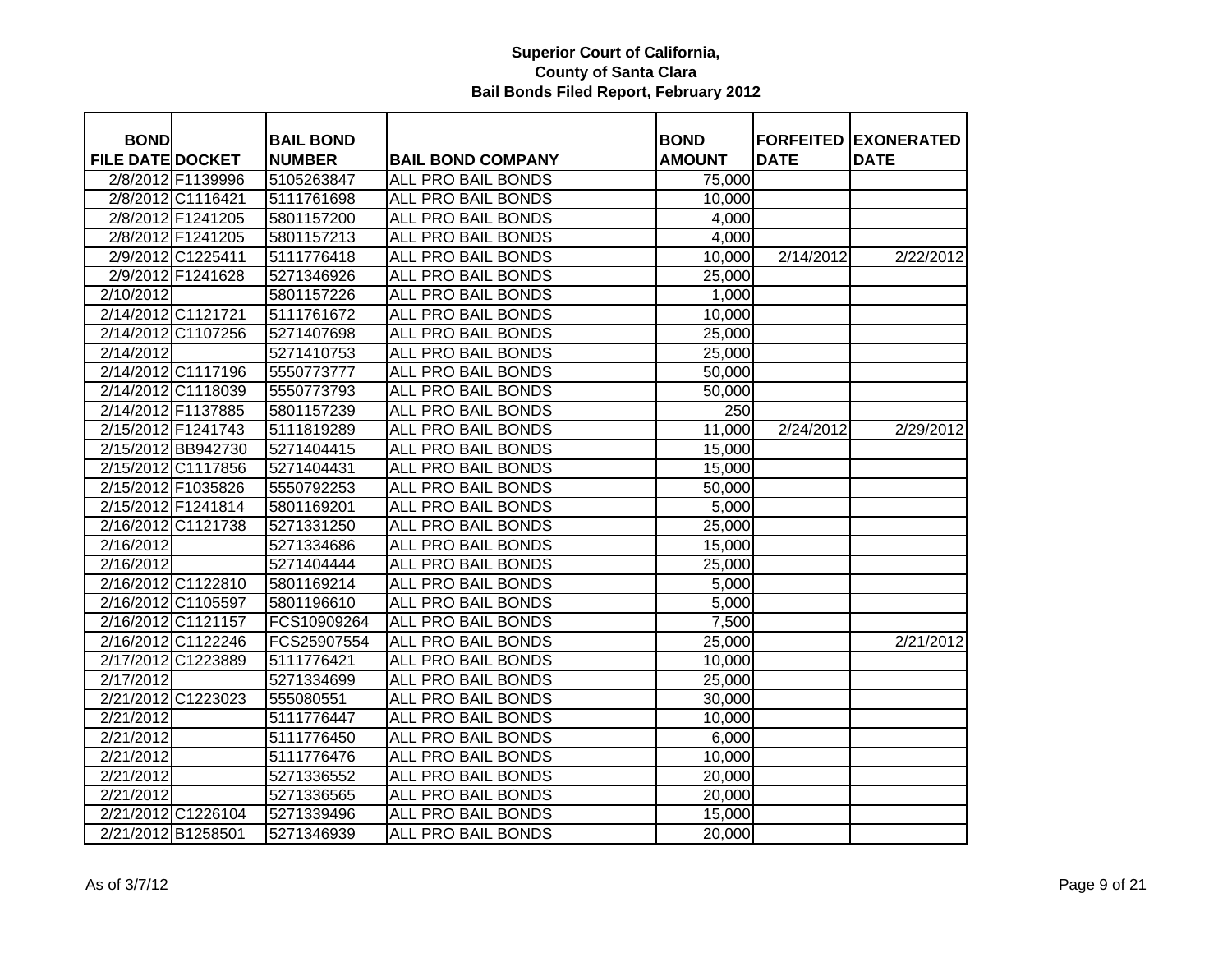| <b>BOND</b>             |                   | <b>BAIL BOND</b> |                                                       | <b>BOND</b>      |             | <b>FORFEITED EXONERATED</b> |
|-------------------------|-------------------|------------------|-------------------------------------------------------|------------------|-------------|-----------------------------|
| <b>FILE DATE DOCKET</b> |                   | <b>NUMBER</b>    |                                                       | <b>AMOUNT</b>    | <b>DATE</b> | <b>DATE</b>                 |
| 2/21/2012 B1157024      |                   | 5271346942       | <b>BAIL BOND COMPANY</b><br><b>ALL PRO BAIL BONDS</b> | 25,000           |             |                             |
| 2/21/2012               |                   | 5271371542       | <b>ALL PRO BAIL BONDS</b>                             |                  |             |                             |
| 2/21/2012 C1223023      |                   | 5550805515       | <b>ALL PRO BAIL BONDS</b>                             | 26,000<br>30,000 |             |                             |
| 2/22/2012 F1241855      |                   | 5111776463       | ALL PRO BAIL BONDS                                    | 10,000           |             | 3/6/2012                    |
| 2/22/2012 C1122624      |                   | 5111776489       | ALL PRO BAIL BONDS                                    | 10,000           |             |                             |
| 2/22/2012               |                   | 5271339483       | ALL PRO BAIL BONDS                                    | 15,000           |             |                             |
| 2/22/2012 F1241502      |                   | 5271346463       | ALL PRO BAIL BONDS                                    | 20,000           |             |                             |
| 2/22/2012 C1226870      |                   | 5801196649       | ALL PRO BAIL BONDS                                    | 5,000            |             |                             |
| 2/23/2012 B1157820      |                   | 5271336578       | ALL PRO BAIL BONDS                                    |                  |             |                             |
| 2/23/2012 C1081713      |                   |                  | ALL PRO BAIL BONDS                                    | 25,000           |             |                             |
|                         |                   | 5271371568       |                                                       | 20,000           |             |                             |
| 2/23/2012 B1157554      |                   | 5271371597       | ALL PRO BAIL BONDS                                    | 25,000           |             |                             |
| 2/23/2012 B1157820      |                   | 5271404428       | ALL PRO BAIL BONDS                                    | 25,000           |             |                             |
| 2/23/2012               |                   | 5550805528       | ALL PRO BAIL BONDS                                    | 25,000           |             |                             |
| 2/24/2012 F1241341      |                   | 5271371555       | ALL PRO BAIL BONDS                                    | 20,000           |             |                             |
| 2/24/2012 C1223478      |                   | 5550773805       | ALL PRO BAIL BONDS                                    | 30,000           |             |                             |
| 2/27/2012               |                   | 5111809480       | ALL PRO BAIL BONDS                                    | 10,000           |             |                             |
| 2/27/2012 F1241797      |                   | 5271371584       | ALL PRO BAIL BONDS                                    | 20,000           |             |                             |
| 2/27/2012               |                   | 5271398769       | ALL PRO BAIL BONDS                                    | 15,000           |             |                             |
| 2/27/2012               |                   | 5271398785       | ALL PRO BAIL BONDS                                    | 20,000           |             |                             |
| 2/28/2012 B1050216      |                   | 5111744129       | ALL PRO BAIL BONDS                                    | 8,000            |             |                             |
| 2/28/2012 C1119924      |                   | 5271398772       | ALL PRO BAIL BONDS                                    | 15,000           |             |                             |
| 2/29/2012 C1226806      |                   | 5550773818       | ALL PRO BAIL BONDS                                    | 50,000           |             |                             |
|                         | 2/8/2012 C1223413 | IS30K121821      | <b>AMIGO BAIL BONDS</b>                               | 5,000            |             |                             |
|                         | 2/1/2012 CC592207 | T2550332646      | <b>BAD BOYS BAIL BONDS</b>                            | 15,000           |             |                             |
|                         | 2/1/2012 C1094884 | T5050336392      | <b>BAD BOYS BAIL BONDS</b>                            | 25,000           | 2/2/2012    |                             |
| 2/1/2012                |                   | T550332606       | <b>BAD BOYS BAIL BONDS</b>                            | 5,000            |             |                             |
|                         | 2/1/2012 C1225150 | T7550331087      | <b>BAD BOYS BAIL BONDS</b>                            | 75,000           |             |                             |
| 2/2/2012                |                   | T2550336349      | <b>BAD BOYS BAIL BONDS</b>                            | 25,000           |             | 2/28/2012                   |
|                         | 2/2/2012 C1226120 | T2550336353      | <b>BAD BOYS BAIL BONDS</b>                            | 12,000           |             |                             |
|                         | 2/2/2012 C1121305 | T5050336082      | <b>BAD BOYS BAIL BONDS</b>                            | 50,000           |             |                             |
|                         | 2/2/2012 C1114254 | T5050336083      | <b>BAD BOYS BAIL BONDS</b>                            | 50,000           |             |                             |
| 2/3/2012                |                   | T1050332613      | <b>BAD BOYS BAIL BONDS</b>                            | 10,000           |             |                             |
|                         | 2/3/2012 C1110505 | T1050332616      | <b>BAD BOYS BAIL BONDS</b>                            | 10,000           |             |                             |
| 2/3/2012                |                   | T1050335745      | <b>BAD BOYS BAIL BONDS</b>                            | 10,000           |             |                             |
|                         | 2/3/2012 B1258416 | T5050336394      | <b>BAD BOYS BAIL BONDS</b>                            | 25,000           |             |                             |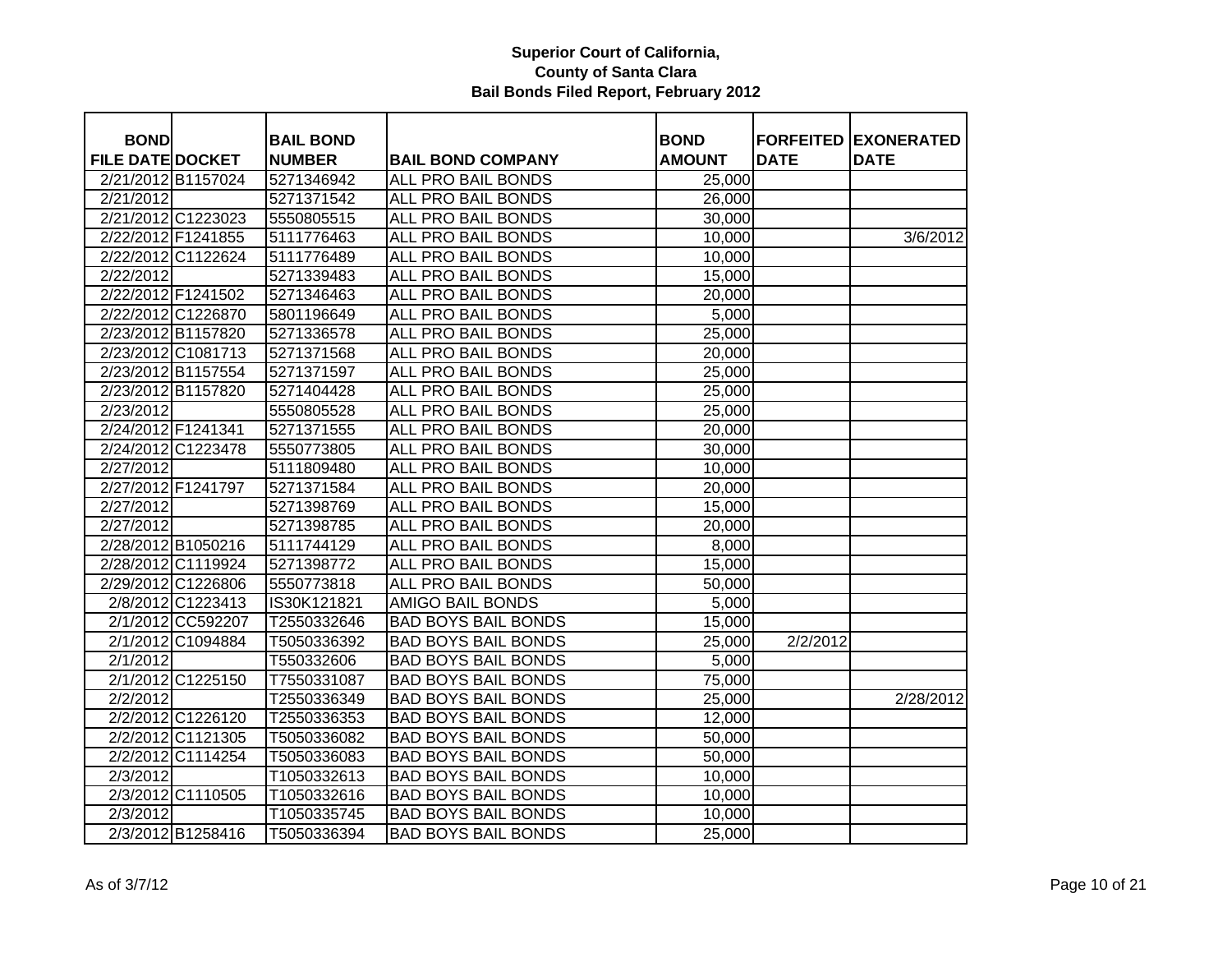| <b>BOND</b>             |                    | <b>BAIL BOND</b> |                            | <b>BOND</b>   | <b>FORFEITED</b> | <b>EXONERATED</b> |
|-------------------------|--------------------|------------------|----------------------------|---------------|------------------|-------------------|
| <b>FILE DATE DOCKET</b> |                    | <b>NUMBER</b>    | <b>BAIL BOND COMPANY</b>   | <b>AMOUNT</b> | <b>DATE</b>      | <b>DATE</b>       |
| 2/6/2012                |                    | T2550335755      | <b>BAD BOYS BAIL BONDS</b> | 20,000        |                  |                   |
|                         | 2/6/2012 C1225631  | T2550335757      | <b>BAD BOYS BAIL BONDS</b> | 16,000        |                  |                   |
| 2/6/2012                |                    | T2550336352      | <b>BAD BOYS BAIL BONDS</b> | 25,000        |                  |                   |
|                         | 2/6/2012 C1117584  | T550332207       | <b>BAD BOYS BAIL BONDS</b> | 5,000         |                  |                   |
| 2/6/2012                |                    | T550336319       | <b>BAD BOYS BAIL BONDS</b> | 5,000         |                  |                   |
| 2/6/2012                |                    | T7550336396      | <b>BAD BOYS BAIL BONDS</b> | 51,000        |                  | 2/21/2012         |
|                         | 2/7/2012 C1226255  | T2550336527      | <b>BAD BOYS BAIL BONDS</b> | 25,000        | 2/21/2012        |                   |
| 2/7/2012                |                    | T2550336528      | <b>BAD BOYS BAIL BONDS</b> | 15,000        |                  |                   |
| 2/7/2012                |                    | T2550336529      | <b>BAD BOYS BAIL BONDS</b> | 15,000        |                  |                   |
| 2/8/2012                |                    | T1050332336      | <b>BAD BOYS BAIL BONDS</b> | 10,000        |                  |                   |
|                         | 2/8/2012 C1224466  | T1050332617      | <b>BAD BOYS BAIL BONDS</b> | 10,000        |                  |                   |
|                         | 2/8/2012 C1223453  | T2550336350      | <b>BAD BOYS BAIL BONDS</b> | 15,000        |                  |                   |
|                         | 2/8/2012 C1224447  | T5050336393      | <b>BAD BOYS BAIL BONDS</b> | 50,000        |                  |                   |
|                         | 2/8/2012 C1090790  | T5050336538      | <b>BAD BOYS BAIL BONDS</b> | 50,000        |                  |                   |
| 2/9/2012                |                    | T1050332619      | <b>BAD BOYS BAIL BONDS</b> | 10,000        |                  |                   |
|                         | 2/9/2012 C1122241  | T1050332621      | <b>BAD BOYS BAIL BONDS</b> | 10,000        |                  |                   |
|                         | 2/9/2012 C1226259  | T5050332383      | <b>BAD BOYS BAIL BONDS</b> | 40,000        |                  |                   |
|                         | 2/10/2012 C1223456 | T1050332641      | <b>BAD BOYS BAIL BONDS</b> | 10,000        |                  |                   |
|                         | 2/10/2012 C1119850 | T1050336511      | <b>BAD BOYS BAIL BONDS</b> | 10,000        |                  | 2/14/2012         |
|                         | 2/10/2012 C1226260 | T5050336540      | <b>BAD BOYS BAIL BONDS</b> | 50,000        |                  |                   |
| 2/13/2012               |                    | T2550324523      | <b>BAD BOYS BAIL BONDS</b> | 7,500         |                  | 3/2/2012          |
| 2/14/2012               |                    | T1050336513      | <b>BAD BOYS BAIL BONDS</b> | 10,000        |                  |                   |
|                         | 2/14/2012 C1101014 | T1050337048      | <b>BAD BOYS BAIL BONDS</b> | 10,000        |                  |                   |
| 2/14/2012               |                    | T2550336061      | <b>BAD BOYS BAIL BONDS</b> | 16,000        |                  |                   |
|                         | 2/14/2012 C1223923 | T2550336526      | <b>BAD BOYS BAIL BONDS</b> | 12,000        |                  |                   |
| 2/14/2012               |                    | T500050332264    | <b>BAD BOYS BAIL BONDS</b> | 150,000       |                  |                   |
| 2/14/2012               |                    | T5050337087      | <b>BAD BOYS BAIL BONDS</b> | 50,000        |                  |                   |
| 2/14/2012               |                    | T5050337089      | <b>BAD BOYS BAIL BONDS</b> | 50,000        |                  |                   |
|                         | 2/14/2012 C1106029 | T550336318       | <b>BAD BOYS BAIL BONDS</b> | 5,000         |                  |                   |
|                         | 2/14/2012 B1258124 | T550336503       | <b>BAD BOYS BAIL BONDS</b> | 5,000         |                  |                   |
|                         | 2/14/2012 B1257971 | T550336504       | <b>BAD BOYS BAIL BONDS</b> | 2,000         |                  |                   |
|                         | 2/14/2012 C1121910 | T550337041       | <b>BAD BOYS BAIL BONDS</b> | 5,000         |                  |                   |
|                         | 2/15/2012 C1119592 | T10050336802     | <b>BAD BOYS BAIL BONDS</b> | 70,000        |                  |                   |
|                         | 2/15/2012 B1257954 | T1050336043      | <b>BAD BOYS BAIL BONDS</b> | 10,000        |                  |                   |
|                         | 2/15/2012 F1241888 | T1050336767      | <b>BAD BOYS BAIL BONDS</b> | 10,000        |                  |                   |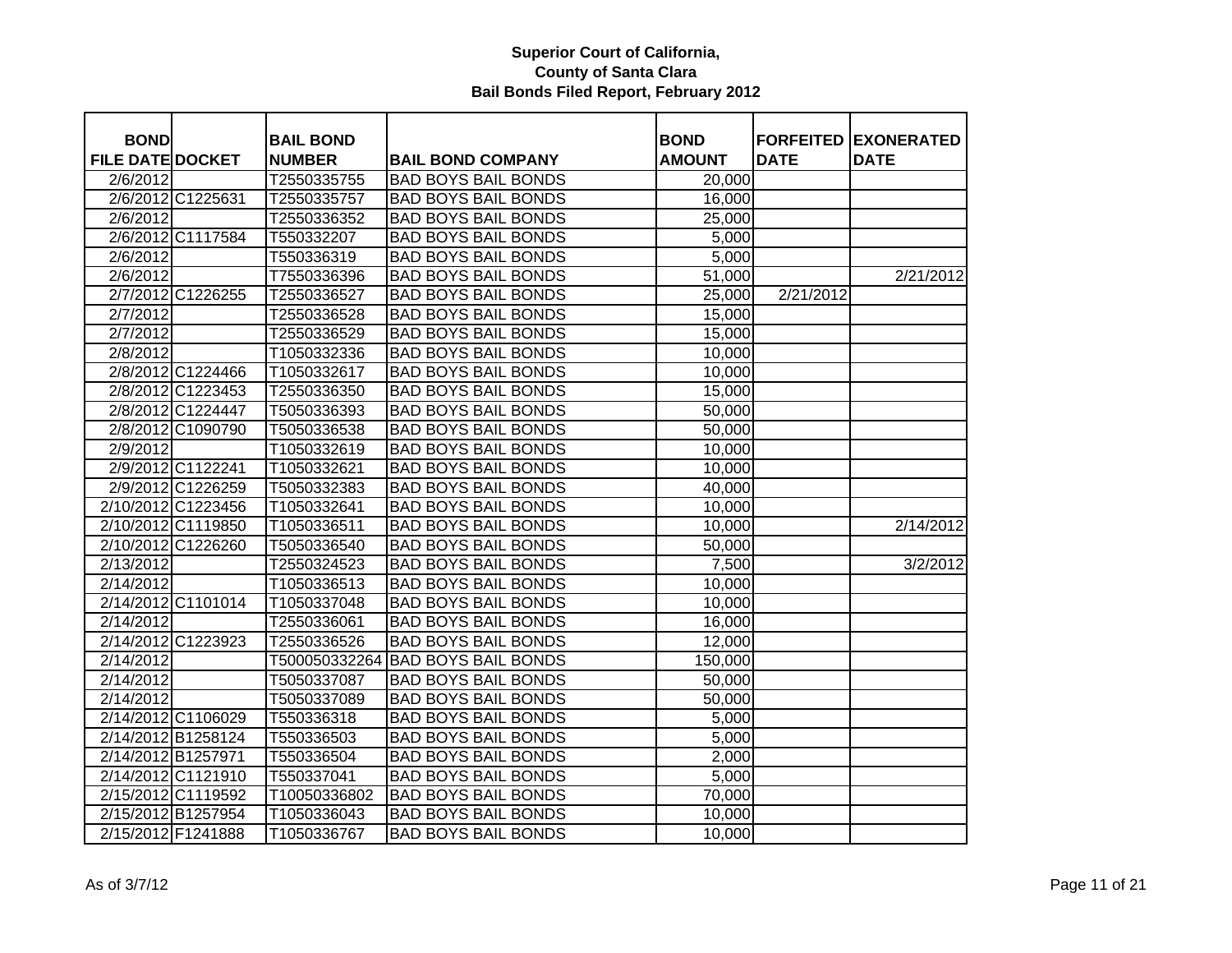| <b>BOND</b>             |                    | <b>BAIL BOND</b> |                            | <b>BOND</b>   |             | <b>FORFEITED EXONERATED</b> |
|-------------------------|--------------------|------------------|----------------------------|---------------|-------------|-----------------------------|
| <b>FILE DATE DOCKET</b> |                    | <b>NUMBER</b>    | <b>BAIL BOND COMPANY</b>   | <b>AMOUNT</b> | <b>DATE</b> | <b>DATE</b>                 |
| 2/15/2012 B1258781      |                    | T1050337050      | <b>BAD BOYS BAIL BONDS</b> | 10,000        |             | 2/27/2012                   |
| 2/15/2012               |                    | T1050337051      | <b>BAD BOYS BAIL BONDS</b> | 7,000         |             |                             |
| 2/15/2012               |                    | T2550335762      | <b>BAD BOYS BAIL BONDS</b> | 15,000        |             |                             |
|                         | 2/15/2012 B1258845 | T2550336065      | <b>BAD BOYS BAIL BONDS</b> | 25,000        |             |                             |
|                         | 2/15/2012 C1226271 | T2550337067      | <b>BAD BOYS BAIL BONDS</b> | 21,000        |             |                             |
| $\overline{2/15/2012}$  |                    | T2550337070      | <b>BAD BOYS BAIL BONDS</b> | 15,000        |             |                             |
|                         | 2/15/2012 C1080398 | T5050336796      | <b>BAD BOYS BAIL BONDS</b> | 50,000        |             | 2/22/2012                   |
|                         | 2/15/2012 B1258460 | T550337040       | <b>BAD BOYS BAIL BONDS</b> | 5,000         |             |                             |
|                         | 2/16/2012 C1121965 | T1050337047      | <b>BAD BOYS BAIL BONDS</b> | 10,000        |             |                             |
|                         | 2/16/2012 F1241424 | T2550337068      | <b>BAD BOYS BAIL BONDS</b> | 20,000        |             |                             |
| 2/16/2012               |                    | T2550337069      | <b>BAD BOYS BAIL BONDS</b> | 15,000        |             |                             |
| 2/16/2012 B1258357      |                    | T5050332663      | <b>BAD BOYS BAIL BONDS</b> | 10,000        |             |                             |
|                         | 2/16/2012 B1155727 | T550336321       | <b>BAD BOYS BAIL BONDS</b> | 1,000         |             |                             |
|                         | 2/16/2012 C1225670 | T550336501       | <b>BAD BOYS BAIL BONDS</b> | 1,000         |             |                             |
|                         | 2/16/2012 B1258416 | T7550336395      | <b>BAD BOYS BAIL BONDS</b> | 75,000        |             |                             |
|                         | 2/17/2012 C1224303 | T1050336764      | <b>BAD BOYS BAIL BONDS</b> | 10,000        |             |                             |
|                         | 2/17/2012 C1119894 | T1050337046      | <b>BAD BOYS BAIL BONDS</b> | 7,500         |             |                             |
|                         | 2/17/2012 CC637207 | T550336317       | <b>BAD BOYS BAIL BONDS</b> | 2,000         |             |                             |
|                         | 2/21/2012 C1224789 | T1050336045      | <b>BAD BOYS BAIL BONDS</b> | 10,000        | 2/21/2012   |                             |
| 2/21/2012               |                    | T1050336046      | <b>BAD BOYS BAIL BONDS</b> | 6,000         |             |                             |
|                         | 2/21/2012 C1102283 | T1050336515      | <b>BAD BOYS BAIL BONDS</b> | 10,000        |             |                             |
| $\overline{2/21/2012}$  |                    | T1050336762      | <b>BAD BOYS BAIL BONDS</b> | 10,000        |             |                             |
| 2/21/2012               |                    | T2550336771      | <b>BAD BOYS BAIL BONDS</b> | 20,000        |             |                             |
|                         | 2/21/2012 C1225927 | T2550337062      | <b>BAD BOYS BAIL BONDS</b> | 11,000        |             |                             |
| 2/21/2012               |                    | T2550337063      | <b>BAD BOYS BAIL BONDS</b> | 25,000        |             |                             |
| 2/21/2012               |                    | T2550337064      | <b>BAD BOYS BAIL BONDS</b> | 25,000        |             |                             |
|                         | 2/21/2012 C1224441 | T2550337065      | <b>BAD BOYS BAIL BONDS</b> | 25,000        |             |                             |
|                         | 2/21/2012 C1120072 | T5050332381      | <b>BAD BOYS BAIL BONDS</b> | 5,000         |             |                             |
| 2/21/2012               |                    | T5050336797      | <b>BAD BOYS BAIL BONDS</b> | 30,000        |             |                             |
|                         | 2/21/2012 C1066099 | T550335735       | <b>BAD BOYS BAIL BONDS</b> | 5,000         |             |                             |
| 2/21/2012               |                    | T550336028       | <b>BAD BOYS BAIL BONDS</b> | 3,000         |             |                             |
|                         | 2/21/2012 C1224062 | T550336755       | <b>BAD BOYS BAIL BONDS</b> | 5,000         |             |                             |
|                         | 2/22/2012 F1241816 | T10050336403     | <b>BAD BOYS BAIL BONDS</b> | 81,000        |             |                             |
|                         | 2/22/2012 F1241816 | T7550337091      | <b>BAD BOYS BAIL BONDS</b> | 51,250        |             |                             |
|                         | 2/23/2012 B1157693 | T10050336803     | <b>BAD BOYS BAIL BONDS</b> | 100,000       |             |                             |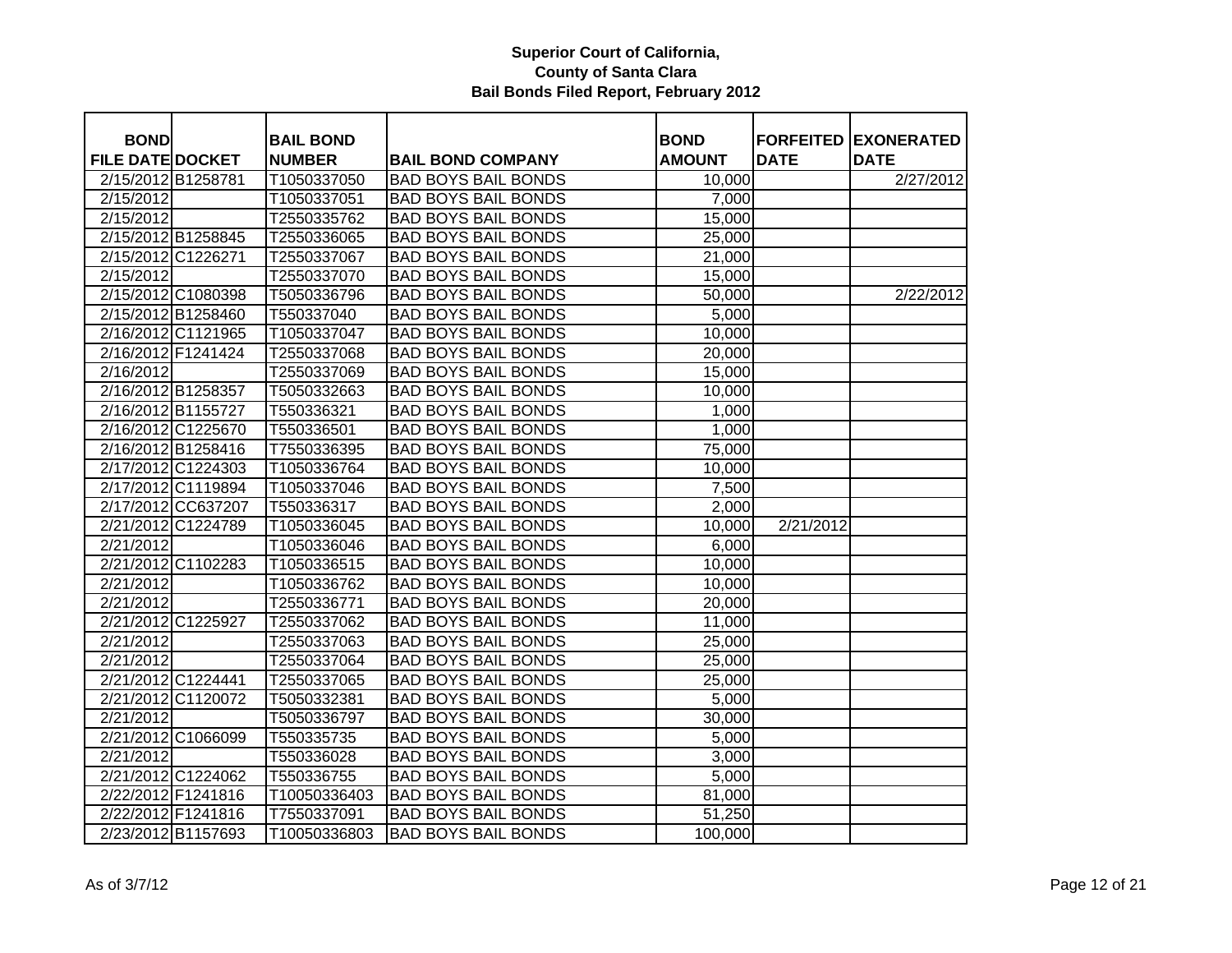| <b>BOND</b>             |                    | <b>BAIL BOND</b> |                                | <b>BOND</b>   | <b>FORFEITED</b><br><b>DATE</b> | <b>EXONERATED</b>      |
|-------------------------|--------------------|------------------|--------------------------------|---------------|---------------------------------|------------------------|
| <b>FILE DATE DOCKET</b> |                    | <b>NUMBER</b>    | <b>BAIL BOND COMPANY</b>       | <b>AMOUNT</b> |                                 | <b>DATE</b>            |
|                         | 2/23/2012 B1258452 | T1050336047      | <b>BAD BOYS BAIL BONDS</b>     | 10,000        |                                 |                        |
|                         | 2/23/2012 B1258699 | T1050336763      | <b>BAD BOYS BAIL BONDS</b>     | 6,000         |                                 | 3/1/2012               |
|                         | 2/23/2012 B1258356 | T1050336765      | <b>BAD BOYS BAIL BONDS</b>     | 10,000        |                                 |                        |
|                         | 2/23/2012 B1258467 | T2550336066      | <b>BAD BOYS BAIL BONDS</b>     | 20,000        |                                 |                        |
| 2/23/2012               |                    | T5050340281      | <b>BAD BOYS BAIL BONDS</b>     | 50,000        |                                 |                        |
|                         | 2/23/2012 B1051450 | T550336316       | <b>BAD BOYS BAIL BONDS</b>     | 5,000         |                                 |                        |
|                         | 2/24/2012 F1034062 | T10050337096     | <b>BAD BOYS BAIL BONDS</b>     | 100,000       |                                 |                        |
|                         | 2/24/2012 C1118460 | T1050336048      | <b>BAD BOYS BAIL BONDS</b>     | 6,000         |                                 |                        |
|                         | 2/24/2012 C1226326 | T2550336069      | <b>BAD BOYS BAIL BONDS</b>     | 15,000        |                                 |                        |
| 2/24/2012               |                    | T2550340033      | <b>BAD BOYS BAIL BONDS</b>     | 10,000        |                                 |                        |
|                         | 2/24/2012 C1226882 | T5050340284      | <b>BAD BOYS BAIL BONDS</b>     | 25,000        |                                 |                        |
| 2/27/2012               |                    | T2550332232      | <b>BAD BOYS BAIL BONDS</b>     | 11,000        |                                 |                        |
| 2/27/2012               |                    | T2550336070      | <b>BAD BOYS BAIL BONDS</b>     | 20,000        |                                 |                        |
| 2/27/2012               |                    | T2550336071      | <b>BAD BOYS BAIL BONDS</b>     | 25,000        |                                 |                        |
| 2/27/2012               |                    | T5050340285      | <b>BAD BOYS BAIL BONDS</b>     | 26,000        |                                 |                        |
| 2/27/2012               |                    | T5050340286      | <b>BAD BOYS BAIL BONDS</b>     | 40,000        |                                 |                        |
|                         | 2/28/2012 C1113756 | T1050340599      | <b>BAD BOYS BAIL BONDS</b>     | 10,000        |                                 |                        |
|                         | 2/28/2012 C1121934 | T2550336768      | <b>BAD BOYS BAIL BONDS</b>     | 20,000        |                                 |                        |
|                         | 2/28/2012 C1101353 | T2550340641      | <b>BAD BOYS BAIL BONDS</b>     | 11,000        |                                 |                        |
| 2/28/2012               |                    | T2550340642      | <b>BAD BOYS BAIL BONDS</b>     | 22,812        |                                 |                        |
|                         | 2/29/2012 C1121073 | T1050336512      | <b>BAD BOYS BAIL BONDS</b>     | 6,000         |                                 |                        |
| 2/29/2012               |                    | T2550336067      | <b>BAD BOYS BAIL BONDS</b>     | 25,000        |                                 |                        |
| 2/29/2012               |                    | T2550340637      | <b>BAD BOYS BAIL BONDS</b>     | 11,000        |                                 |                        |
|                         | 2/29/2012 T9571192 | T2550340638      | <b>BAD BOYS BAIL BONDS</b>     | 25,000        |                                 |                        |
| 2/29/2012               |                    | T5050340279      | <b>BAD BOYS BAIL BONDS</b>     | 26,000        |                                 |                        |
| 2/29/2012               |                    | T5050340280      | <b>BAD BOYS BAIL BONDS</b>     | 26,000        |                                 |                        |
|                         | 2/29/2012 C1223099 | T550331539       | <b>BAD BOYS BAIL BONDS</b>     | 5,000         |                                 |                        |
| 2/29/2012               |                    | T550335736       | <b>BAD BOYS BAIL BONDS</b>     | 1,000         |                                 |                        |
| 2/29/2012               |                    | T550340558       | <b>BAD BOYS BAIL BONDS</b>     | 5,000         |                                 |                        |
|                         | 2/29/2012 B1152052 | T7550336564      | <b>BAD BOYS BAIL BONDS</b>     | 50,000        |                                 |                        |
|                         | 2/1/2012 C1119120  | FCS10909263      | <b>BAIL HOTLINE BAIL BONDS</b> | 7,500         |                                 | 2/6/2012               |
|                         | 2/2/2012 F1140666  | FCS100858100     | <b>BAIL HOTLINE BAIL BONDS</b> | 60,000        |                                 | $\overline{2/16/2012}$ |
|                         | 2/2/2012 F1140477  | FCS25899905      | <b>BAIL HOTLINE BAIL BONDS</b> | 15,000        |                                 |                        |
|                         | 2/3/2012 C1111408  | FCS100858404     | <b>BAIL HOTLINE BAIL BONDS</b> | 60,000        |                                 |                        |
|                         | 2/3/2012 C1102213  | FCS10907520      | <b>BAIL HOTLINE BAIL BONDS</b> | 10,000        |                                 |                        |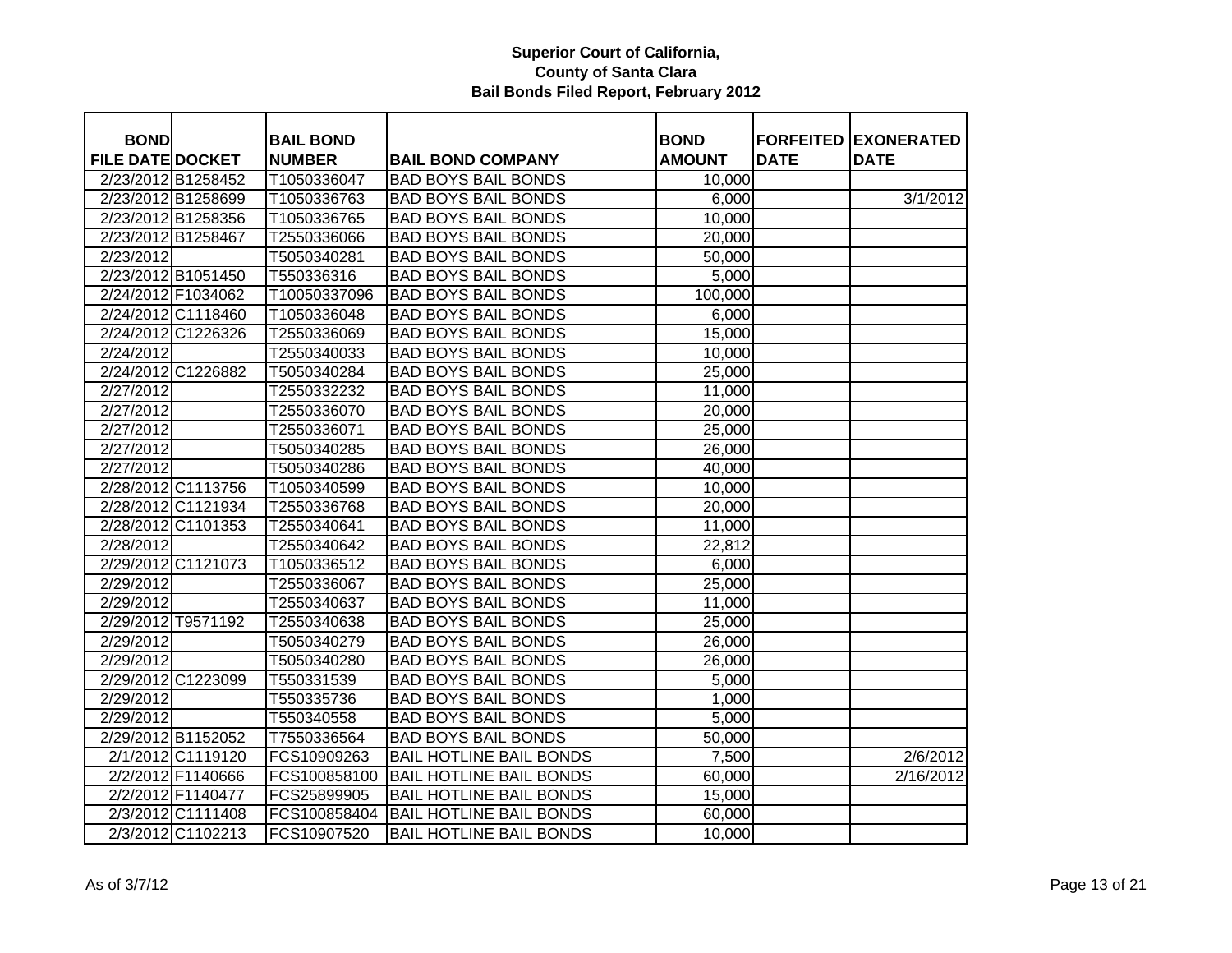| <b>BOND</b>             |                    | <b>BAIL BOND</b> |                                | <b>BOND</b>   | <b>FORFEITED</b> | <b>EXONERATED</b> |
|-------------------------|--------------------|------------------|--------------------------------|---------------|------------------|-------------------|
| <b>FILE DATE DOCKET</b> |                    | <b>NUMBER</b>    | <b>BAIL BOND COMPANY</b>       | <b>AMOUNT</b> | <b>DATE</b>      | <b>DATE</b>       |
|                         | 2/3/2012 C1122041  | FCS10907524      | <b>BAIL HOTLINE BAIL BONDS</b> | 5,000         |                  |                   |
|                         | 2/3/2012 B1152813  | FCS10909262      | <b>BAIL HOTLINE BAIL BONDS</b> | 5,000         |                  |                   |
|                         | 2/3/2012 C1223102  | FCS25907562      | <b>BAIL HOTLINE BAIL BONDS</b> | 25,000        |                  |                   |
|                         | 2/6/2012 C1101136  | FCS10907521      | <b>BAIL HOTLINE BAIL BONDS</b> | 5,000         |                  |                   |
|                         | 2/6/2012 C1226918  | FCS25872586      | <b>BAIL HOTLINE BAIL BONDS</b> | 12,250        |                  |                   |
|                         | 2/6/2012 F1241469  | FCS25899910      | <b>BAIL HOTLINE BAIL BONDS</b> | 11,000        |                  | 2/9/2012          |
| 2/6/2012                |                    | FCS25907555      | <b>BAIL HOTLINE BAIL BONDS</b> | 25,000        |                  | 3/2/2012          |
|                         | 2/6/2012 C1225215  | FCS25907559      | <b>BAIL HOTLINE BAIL BONDS</b> | 10,000        |                  |                   |
|                         | 2/6/2012 C1116193  | FCS25907560      | <b>BAIL HOTLINE BAIL BONDS</b> | 10,000        |                  | 2/14/2012         |
|                         | 2/7/2012 C1226069  | FCS100881707     | <b>BAIL HOTLINE BAIL BONDS</b> | 85,000        |                  |                   |
|                         | 2/7/2012 C1226069  | FCS100881708     | <b>BAIL HOTLINE BAIL BONDS</b> | 80,000        |                  |                   |
|                         | 2/7/2012 F1140211  | FCS10899205      | <b>BAIL HOTLINE BAIL BONDS</b> | 10,000        |                  |                   |
|                         | 2/7/2012 F1241820  | FCS10899206      | <b>BAIL HOTLINE BAIL BONDS</b> | 10,000        |                  |                   |
|                         | 2/7/2012 B1257968  | FCS25894579      | <b>BAIL HOTLINE BAIL BONDS</b> | 10,000        |                  |                   |
| 2/7/2012                |                    | FCS25907556      | <b>BAIL HOTLINE BAIL BONDS</b> | 25,000        |                  |                   |
|                         | 2/7/2012 C1225895  | FCS25907557      | <b>BAIL HOTLINE BAIL BONDS</b> | 20,000        |                  |                   |
|                         | 2/7/2012 B1258441  | FCS50860483      | <b>BAIL HOTLINE BAIL BONDS</b> | 50,000        |                  |                   |
|                         | 2/7/2012 B1258470  | FCS50862812      | <b>BAIL HOTLINE BAIL BONDS</b> | 50,000        |                  |                   |
|                         | 2/8/2012 C1226125  | FCS10907523      | <b>BAIL HOTLINE BAIL BONDS</b> | 5,000         |                  |                   |
|                         | 2/8/2012 C1078592  | FCS10909289      | <b>BAIL HOTLINE BAIL BONDS</b> | 5,000         |                  |                   |
|                         | 2/8/2012 C1225899  | FCS25907561      | <b>BAIL HOTLINE BAIL BONDS</b> | 25,000        |                  |                   |
|                         | 2/9/2012 CC807063  | FCS10909260      | <b>BAIL HOTLINE BAIL BONDS</b> | 5,000         |                  |                   |
| 2/9/2012                |                    | FCS50862814      | <b>BAIL HOTLINE BAIL BONDS</b> | 50,000        |                  |                   |
| 2/12/2012 B1258917      |                    | FCS25899909      | <b>BAIL HOTLINE BAIL BONDS</b> | 10,000        |                  |                   |
|                         | 2/14/2012 C1119534 | FCS10907522      | <b>BAIL HOTLINE BAIL BONDS</b> | 5,000         |                  |                   |
|                         | 2/14/2012 C1120184 | FCS10909265      | <b>BAIL HOTLINE BAIL BONDS</b> | 10,000        |                  |                   |
| 2/14/2012               |                    | FCS10911436      | <b>BAIL HOTLINE BAIL BONDS</b> | 10,000        |                  |                   |
|                         | 2/14/2012 C1225384 | FCS10911438      | <b>BAIL HOTLINE BAIL BONDS</b> | 10,000        |                  |                   |
|                         | 2/14/2012 C1115530 | FCS10911439      | <b>BAIL HOTLINE BAIL BONDS</b> | 10,000        |                  |                   |
| 2/14/2012               |                    | FCS10911440      | <b>BAIL HOTLINE BAIL BONDS</b> | 10,000        |                  |                   |
| 2/14/2012               |                    | FCS25911483      | <b>BAIL HOTLINE BAIL BONDS</b> | 16,000        |                  |                   |
|                         | 2/14/2012 C1226638 | FCS25911489      | <b>BAIL HOTLINE BAIL BONDS</b> | 20,000        |                  |                   |
|                         | 2/15/2012 CC474974 | FCS10909266      | <b>BAIL HOTLINE BAIL BONDS</b> | 10,000        |                  |                   |
| 2/15/2012               |                    | FCS10909267      | <b>BAIL HOTLINE BAIL BONDS</b> | 10,000        |                  |                   |
| 2/15/2012 B1258697      |                    | FCS25899908      | <b>BAIL HOTLINE BAIL BONDS</b> | 25,000        |                  |                   |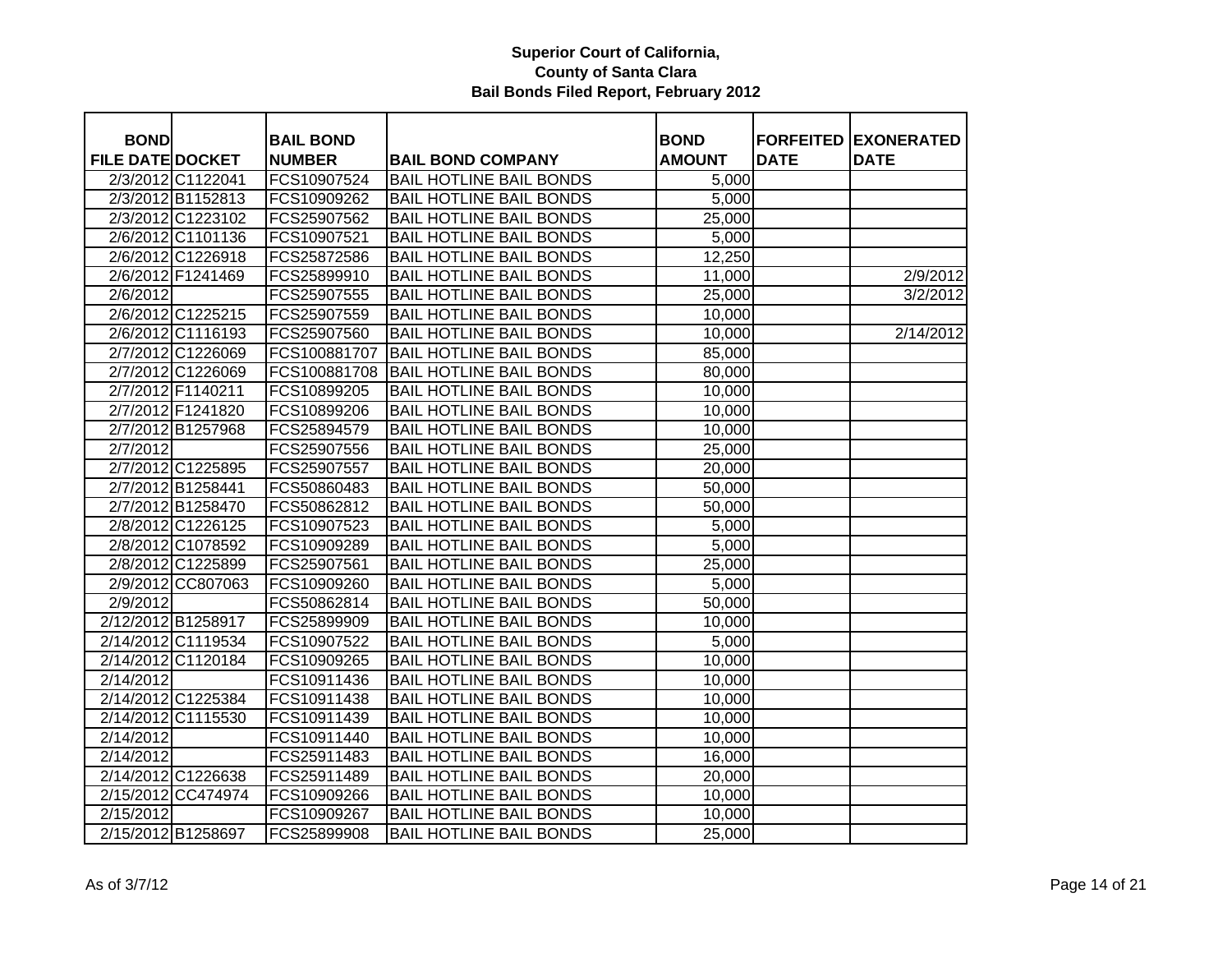|                                        |                    |                                   |                                   |                              | <b>FORFEITED</b> |                                  |
|----------------------------------------|--------------------|-----------------------------------|-----------------------------------|------------------------------|------------------|----------------------------------|
| <b>BOND</b><br><b>FILE DATE DOCKET</b> |                    | <b>BAIL BOND</b><br><b>NUMBER</b> | <b>BAIL BOND COMPANY</b>          | <b>BOND</b><br><b>AMOUNT</b> | <b>DATE</b>      | <b>EXONERATED</b><br><b>DATE</b> |
| 2/15/2012                              |                    | FCS25907553                       | <b>BAIL HOTLINE BAIL BONDS</b>    | 25,000                       |                  |                                  |
|                                        | 2/15/2012 C1226232 | FCS50892339                       | <b>BAIL HOTLINE BAIL BONDS</b>    |                              |                  |                                  |
| 2/17/2012 C1225946                     |                    | FCS100880174                      | <b>BAIL HOTLINE BAIL BONDS</b>    | 50,000<br>30,000             |                  |                                  |
| 2/17/2012 C1226085                     |                    | FCS100881706                      | <b>BAIL HOTLINE BAIL BONDS</b>    |                              | 2/29/2012        |                                  |
|                                        |                    |                                   |                                   | 60,000                       |                  |                                  |
|                                        | 2/17/2012 C1121133 | FCS10899207                       | <b>BAIL HOTLINE BAIL BONDS</b>    | 5,000                        |                  |                                  |
| 2/17/2012 C1106212                     |                    | FCS10911441                       | <b>BAIL HOTLINE BAIL BONDS</b>    | 2,000                        |                  |                                  |
| 2/17/2012                              |                    | FCS50892335                       | <b>BAIL HOTLINE BAIL BONDS</b>    | 35,000                       |                  |                                  |
|                                        | 2/21/2012 C1120764 | FCS10891408                       | <b>BAIL HOTLINE BAIL BONDS</b>    | 5,000                        |                  |                                  |
| 2/21/2012                              |                    | FCS10891409                       | <b>BAIL HOTLINE BAIL BONDS</b>    | 10,000                       |                  |                                  |
| 2/21/2012                              |                    | FCS10899208                       | <b>BAIL HOTLINE BAIL BONDS</b>    | 10,000                       |                  |                                  |
|                                        | 2/21/2012 C1224266 | FCS10899209                       | <b>BAIL HOTLINE BAIL BONDS</b>    | 5,000                        |                  |                                  |
| 2/21/2012                              |                    | FCS25899906                       | <b>BAIL HOTLINE BAIL BONDS</b>    | 11,000                       |                  |                                  |
| 2/21/2012                              |                    | FCS25899912                       | <b>BAIL HOTLINE BAIL BONDS</b>    | 25,000                       |                  |                                  |
| 2/21/2012                              |                    | FCS25911482                       | <b>BAIL HOTLINE BAIL BONDS</b>    | 11,000                       |                  |                                  |
| 2/21/2012 C1226511                     |                    | FCS50872208                       | <b>BAIL HOTLINE BAIL BONDS</b>    | 50,000                       |                  |                                  |
| 2/22/2012 C1226511                     |                    | FCS50911565                       | <b>BAIL HOTLINE BAIL BONDS</b>    | 50,000                       |                  |                                  |
| 2/23/2012                              |                    | FCS25911485                       | <b>BAIL HOTLINE BAIL BONDS</b>    | 10,000                       |                  |                                  |
|                                        | 2/23/2012 C1227090 | FCS25913240                       | <b>BAIL HOTLINE BAIL BONDS</b>    | 25,000                       |                  |                                  |
| 2/23/2012 F1241524                     |                    | FCS50872205                       | <b>BAIL HOTLINE BAIL BONDS</b>    | 5,000                        |                  |                                  |
|                                        | 2/24/2012 C1226714 | FCS100862208                      | <b>BAIL HOTLINE BAIL BONDS</b>    | 100,000                      |                  |                                  |
| 2/27/2012                              |                    | FCS25913369                       | <b>BAIL HOTLINE BAIL BONDS</b>    | 25,000                       |                  |                                  |
| 2/27/2012                              |                    | FCS50894675                       | <b>BAIL HOTLINE BAIL BONDS</b>    | 35,000                       |                  |                                  |
| 2/28/2012 C1115469                     |                    | FCS10916281                       | <b>BAIL HOTLINE BAIL BONDS</b>    | 5,000                        |                  |                                  |
|                                        | 2/28/2012 C1102405 | FCS10916282                       | <b>BAIL HOTLINE BAIL BONDS</b>    | 5,000                        |                  |                                  |
|                                        | 2/28/2012 C1226584 | FCS10916284                       | <b>BAIL HOTLINE BAIL BONDS</b>    | 5,000                        |                  |                                  |
| 2/28/2012                              |                    | FCS25913367                       | <b>BAIL HOTLINE BAIL BONDS</b>    | 25,000                       |                  |                                  |
| 2/28/2012 C1226470                     |                    | FCS25913370                       | <b>BAIL HOTLINE BAIL BONDS</b>    | 25,000                       |                  |                                  |
| 2/29/2012                              |                    | FCS50894677                       | <b>BAIL HOTLINE BAIL BONDS</b>    | 27,000                       |                  |                                  |
|                                        | 2/7/2012 B1258221  | 5271385013                        | <b>BODYGUARD BAIL BONDS</b>       | 15,000                       |                  |                                  |
| 2/8/2012                               |                    | 5271385000                        | <b>BODYGUARD BAIL BONDS</b>       | 25,000                       |                  |                                  |
| 2/14/2012                              |                    | 5111773644                        | <b>BODYGUARD BAIL BONDS</b>       | 250                          |                  |                                  |
|                                        | 2/29/2012 C1101476 | 5111792935                        | <b>BODYGUARD BAIL BONDS</b>       | 10,000                       |                  |                                  |
| 2/1/2012                               |                    | IS30K121097                       | BUFFY SPARACINO BAIL BONDS        | 10,000                       |                  | 2/28/2012                        |
|                                        | 2/3/2012 C1223841  | IS50K69371                        | <b>BUFFY SPARACINO BAIL BONDS</b> | 10,000                       |                  |                                  |
|                                        | 2/7/2012 C1122512  | IS50K72429                        | BUFFY SPARACINO BAIL BONDS        | 20,000                       |                  |                                  |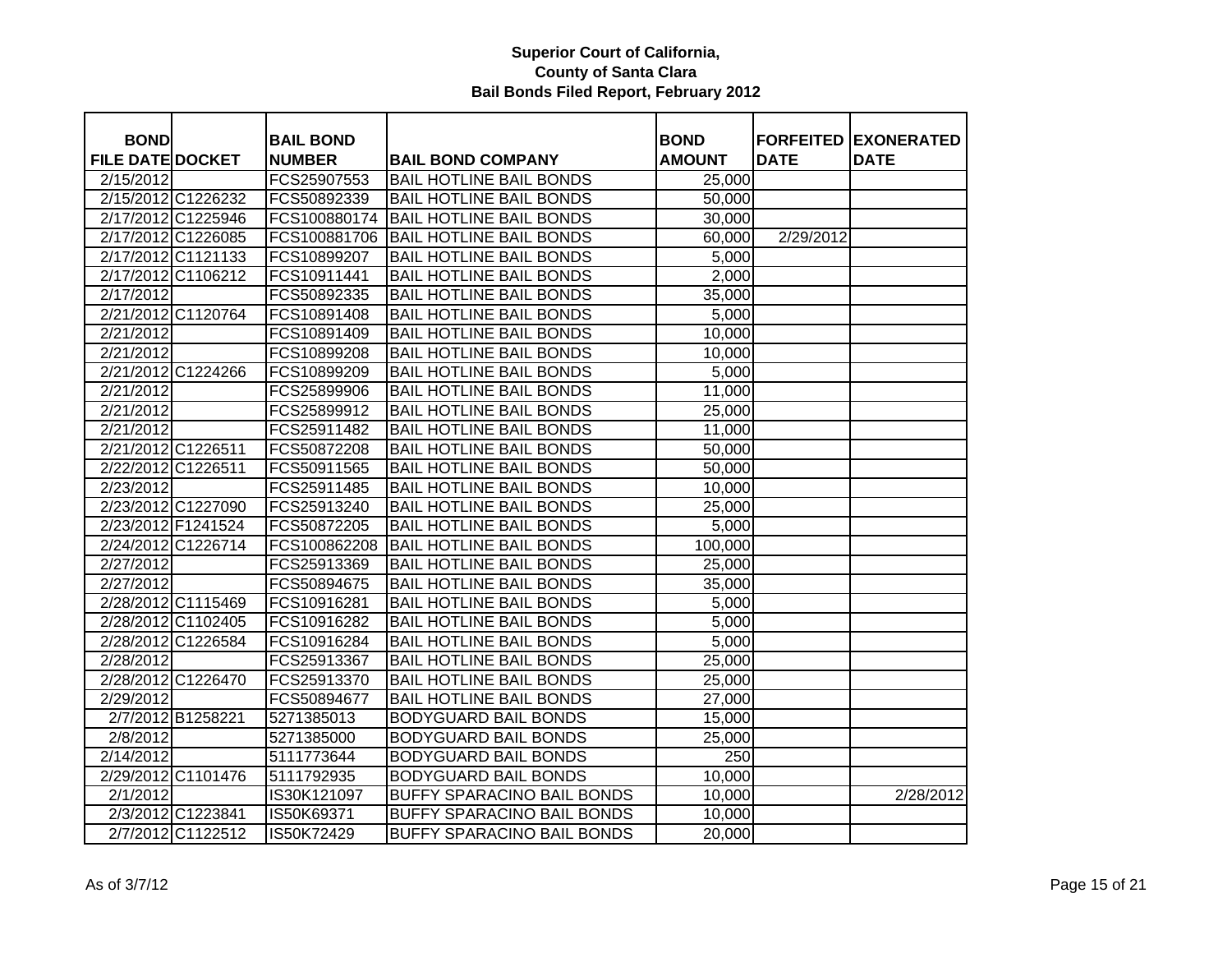| <b>BOND</b>             |                    | <b>BAIL BOND</b>            |                                                               | <b>BOND</b>         |             | <b>FORFEITED EXONERATED</b> |
|-------------------------|--------------------|-----------------------------|---------------------------------------------------------------|---------------------|-------------|-----------------------------|
| <b>FILE DATE DOCKET</b> | 2/8/2012 C1225039  | <b>NUMBER</b><br>IS50K70345 | <b>BAIL BOND COMPANY</b><br><b>BUFFY SPARACINO BAIL BONDS</b> | <b>AMOUNT</b>       | <b>DATE</b> | <b>DATE</b>                 |
|                         |                    |                             |                                                               | 5,000               |             |                             |
| 2/21/2012 C1120901      |                    | IS50K74143                  | <b>BUFFY SPARACINO BAIL BONDS</b>                             | 50,000              |             |                             |
|                         | 2/28/2012 C1225220 | IS30K123795                 | <b>BUFFY SPARACINO BAIL BONDS</b>                             | 10,000              |             |                             |
| 2/29/2012 B1258900      |                    | IS30K123792                 | <b>BUFFY SPARACINO BAIL BONDS</b>                             | 25,000              |             |                             |
|                         | 2/9/2012 C1103617  | 2012CC006381                | <b>DISCREET BAIL BONDS</b>                                    | 25,000              |             | 2/14/2012                   |
|                         | 2/21/2012 C1122753 | 2012EE002132                | <b>DISCREET BAIL BONDS</b>                                    | 75,000              |             |                             |
| 2/6/2012                |                    | 2012BB006604                | <b>ED MUMBERT BAIL BONDS</b>                                  | 10,000              |             |                             |
| 2/16/2012               |                    | 2012CC003608                | <b>ED MUMBERT BAIL BONDS</b>                                  | 26,000              |             |                             |
|                         | 2/17/2012 C1224812 | 2012FF000163                | <b>ED MUMBERT BAIL BONDS</b>                                  | 150,000             |             |                             |
|                         | 2/21/2012 C1116797 | 2012GG000077                | <b>ED MUMBERT BAIL BONDS</b>                                  | 145,000             |             |                             |
| 2/24/2012               |                    |                             | 2012CC003609 ED MUMBERT BAIL BONDS                            | 21,000              |             |                             |
|                         | 2/28/2012 C1226640 | 2012DD003682                | <b>ED MUMBERT BAIL BONDS</b>                                  | 35,000              |             |                             |
|                         | 2/1/2012 C1223142  | 5801092668                  | <b>EIGHT BALL BAIL BONDS</b>                                  | 5,000               |             |                             |
| 2/15/2012 F1241763      |                    | 5271402466                  | <b>EIGHT BALL BAIL BONDS</b>                                  | 25,000              |             |                             |
| 2/15/2012 B1155616      |                    | 5801174399                  | <b>EIGHT BALL BAIL BONDS</b>                                  | 5,000               |             |                             |
|                         | 2/6/2012 CC945524  | 5801164660                  | <b>JAKE'S BAIL BONDS</b>                                      | 5,000               |             |                             |
| 2/21/2012               |                    | 5111755222                  | <b>JAKE'S BAIL BONDS</b>                                      | 10,000              |             |                             |
| 2/28/2012 B1258568      |                    | 5111790548                  | <b>JAKE'S BAIL BONDS</b>                                      | 10,000              |             |                             |
| 2/28/2012 B1258568      |                    | 5111790551                  | <b>JAKE'S BAIL BONDS</b>                                      | 10,000              |             |                             |
|                         | 2/10/2012 C1114646 | CC004497                    | <b>JIM TEMPLE BAIL BONDS</b>                                  | 12,000              |             |                             |
| 2/15/2012 B1258565      |                    | 2012CC003251                | KATHY ERKEN BAIL BONDS                                        | 30,000              | 2/16/2012   |                             |
| 2/14/2012 B1258265      |                    | AUL2083158                  | KEITH CARTER BAIL BONDS                                       | 100,000             |             |                             |
|                         | 2/15/2012 B1258918 | A302127815                  | KEITH CARTER BAIL BONDS                                       | 30,000              |             |                             |
|                         |                    |                             | <b>KIRT MOORE'S LOMPOC BAIL</b>                               |                     |             |                             |
|                         | 2/7/2012 F1033200  | A72244538                   | <b>BONDS</b>                                                  | 6,000               |             | 3/2/2012                    |
|                         | 2/7/2012 B1258109  | S5001709641                 | <b>LATINO BAIL BONDS</b>                                      | $\overline{50,000}$ |             |                             |
| 2/21/2012 B1258782      |                    | 52001739987                 | <b>LATINO BAIL BONDS</b>                                      | 5,000               |             |                             |
| 2/21/2012               |                    | S5001816900                 | <b>LATINO BAIL BONDS</b>                                      | 30,000              |             |                             |
|                         | 2/22/2012 C1121604 | S0501735227                 | <b>LATINO BAIL BONDS</b>                                      | 5,000               |             |                             |
| 2/29/2012               |                    | S2501774678                 | <b>LATINO BAIL BONDS</b>                                      | 25,000              |             |                             |
|                         | 2/1/2012 C1224470  | 5105252450                  | LE BAIL BONDS                                                 | 75,000              |             |                             |
| 2/2/2012                |                    | 5111773590                  | LE BAIL BONDS                                                 | 10,000              |             |                             |
| 2/2/2012                |                    | 5271371919                  | LE BAIL BONDS                                                 | 15,000              |             |                             |
|                         | 2/6/2012 C1094098  | 5111773488                  | LE BAIL BONDS                                                 | 10,000              |             |                             |
|                         | 2/6/2012 C1119941  | 5111773516                  | LE BAIL BONDS                                                 | 3,500               |             |                             |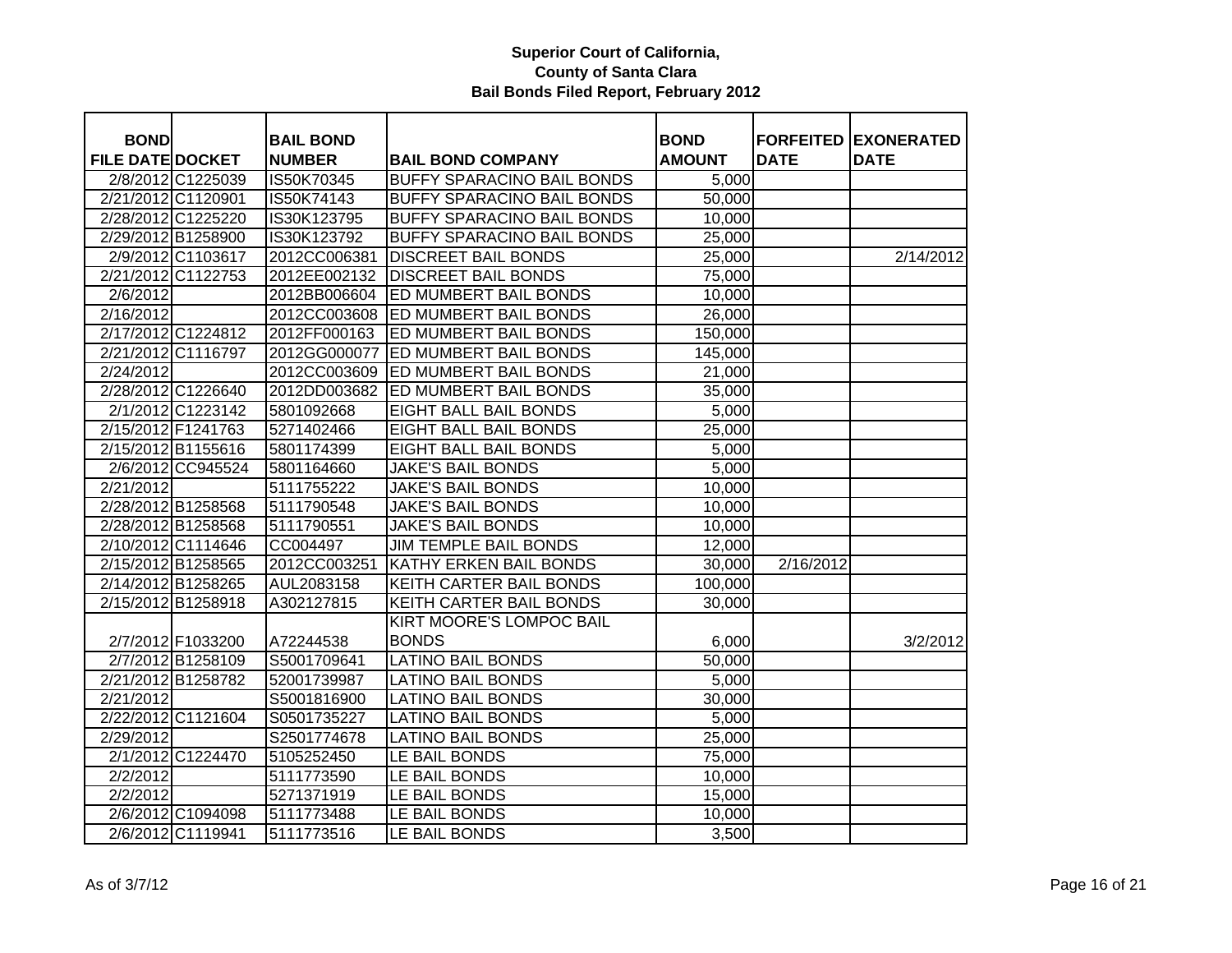| <b>BOND</b>             |                    | <b>BAIL BOND</b> |                          | <b>BOND</b>   |             | <b>FORFEITED EXONERATED</b> |
|-------------------------|--------------------|------------------|--------------------------|---------------|-------------|-----------------------------|
| <b>FILE DATE DOCKET</b> |                    | <b>NUMBER</b>    | <b>BAIL BOND COMPANY</b> | <b>AMOUNT</b> | <b>DATE</b> | <b>DATE</b>                 |
| 2/6/2012                |                    | 5111773529       | LE BAIL BONDS            | 1,000         |             |                             |
|                         | 2/6/2012 C1120613  | 5111773532       | LE BAIL BONDS            | 5,000         |             |                             |
| 2/6/2012                |                    | 5111779860       | LE BAIL BONDS            | 10,000        |             |                             |
|                         | 2/6/2012 C1106102  | 5200069856       | LE BAIL BONDS            | 125,000       |             |                             |
|                         | 2/6/2012 C1225996  | 5550775755       | LE BAIL BONDS            | 32,000        |             |                             |
|                         | 2/6/2012 C1225208  | 5550792873       | LE BAIL BONDS            | 50,000        |             |                             |
|                         | 2/7/2012 C1224841  | 5105252447       | LE BAIL BONDS            | 100,000       |             |                             |
| 2/9/2012                |                    | 5271390804       | LE BAIL BONDS            | 20,000        |             |                             |
| 2/16/2012               |                    | 5111776616       | LE BAIL BONDS            | 11,000        |             |                             |
| 2/16/2012 C1225948      |                    | 5271341611       | LE BAIL BONDS            | 25,000        |             |                             |
|                         | 2/17/2012 CC936522 | 5271341608       | LE BAIL BONDS            | 20,000        |             |                             |
|                         | 2/17/2012 CC829520 | 5271341624       | LE BAIL BONDS            | 20,000        |             |                             |
| 2/17/2012 C1092212      |                    | 5271371894       | LE BAIL BONDS            | 20,000        |             |                             |
| 2/17/2012 C1224801      |                    | 5550792860       | LE BAIL BONDS            | 50,000        |             |                             |
| 2/21/2012 C1226097      |                    | 5111773587       | LE BAIL BONDS            | 10,000        |             |                             |
| 2/22/2012 C1102220      |                    | 5271371865       | LE BAIL BONDS            | 25,000        |             | 2/29/2012                   |
| 2/24/2012               |                    | 5271419673       | LE BAIL BONDS            | 20,000        |             |                             |
| 2/28/2012 B1258716      |                    | 5111834048       | LE BAIL BONDS            | 10,000        |             |                             |
|                         | 2/1/2012 C1225637  | 5271410063       | <b>LUNA BAIL BONDS</b>   | 15,000        | 2/14/2012   |                             |
| 2/2/2012                |                    | 5111822430       | <b>LUNA BAIL BONDS</b>   | 10,000        |             | 2/29/2012                   |
| 2/6/2012                |                    | 5271410076       | <b>LUNA BAIL BONDS</b>   | 20,000        |             |                             |
|                         | 2/6/2012 C1226128  | 5271410089       | <b>LUNA BAIL BONDS</b>   | 25,000        |             |                             |
|                         | 2/6/2012 C1225443  | 5271410120       | <b>LUNA BAIL BONDS</b>   | 25,000        |             |                             |
| 2/6/2012                |                    | 5271411581       | <b>LUNA BAIL BONDS</b>   | 20,000        |             |                             |
|                         | 2/7/2012 B1258841  | 5271410050       | <b>LUNA BAIL BONDS</b>   | 16,000        |             |                             |
| 2/7/2012                |                    | 5550806103       | <b>LUNA BAIL BONDS</b>   | 30,000        |             |                             |
|                         | 2/7/2012 BB940737  | 5801188899       | <b>LUNA BAIL BONDS</b>   | 5,000         |             |                             |
| 2/8/2012                |                    | 5111822472       | <b>LUNA BAIL BONDS</b>   | 10,000        |             | 2/21/2012                   |
|                         | 2/8/2012 C1223154  | 5801164488       | <b>LUNA BAIL BONDS</b>   | 5,000         |             |                             |
|                         | 2/9/2012 C1225924  | 5550804943       | <b>LUNA BAIL BONDS</b>   | 50,000        |             | 2/22/2012                   |
| 2/14/2012               |                    | 5550804972       | <b>LUNA BAIL BONDS</b>   | 50,000        |             |                             |
| 2/14/2012               |                    | 5550804998       | <b>LUNA BAIL BONDS</b>   | 15,000        |             |                             |
| 2/15/2012 F1241401      |                    | 5105258001       | <b>LUNA BAIL BONDS</b>   | 60,000        |             |                             |
| 2/15/2012 F1138300      |                    | 5111822456       | <b>LUNA BAIL BONDS</b>   | 10,000        |             |                             |
| 2/15/2012 F1138312      |                    | 5801164491       | <b>LUNA BAIL BONDS</b>   | 5,000         |             |                             |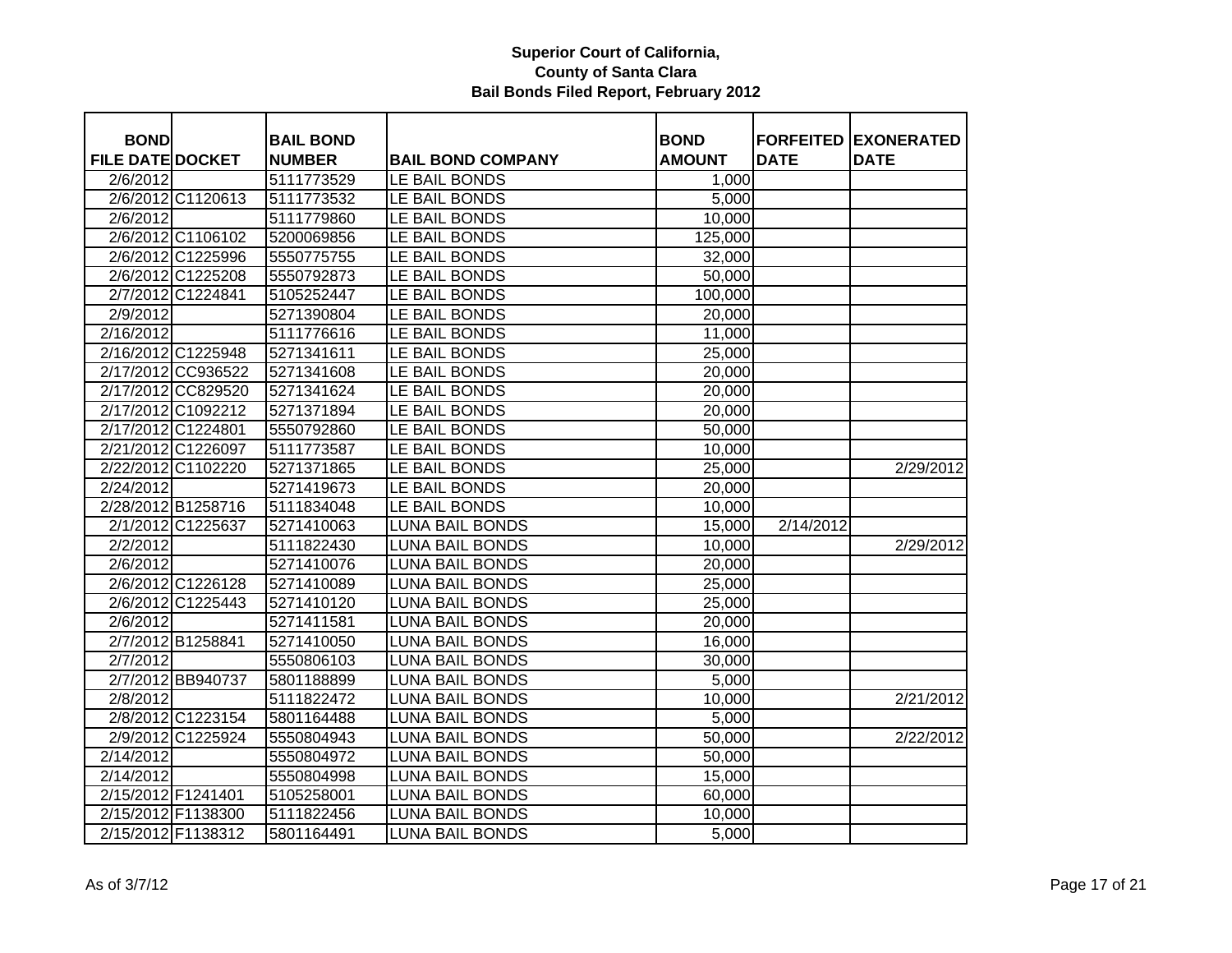| <b>BOND</b>             |                    | <b>BAIL BOND</b> |                                 | <b>BOND</b>   | <b>FORFEITED</b> | <b>EXONERATED</b> |
|-------------------------|--------------------|------------------|---------------------------------|---------------|------------------|-------------------|
| <b>FILE DATE DOCKET</b> |                    | <b>NUMBER</b>    | <b>BAIL BOND COMPANY</b>        | <b>AMOUNT</b> | <b>DATE</b>      | <b>DATE</b>       |
| 2/15/2012               |                    | 52714101014      | <b>LUNA BAIL BONDS</b>          | 20,000        |                  |                   |
|                         | 2/16/2012 F1241844 | 5271367279       | <b>LUNA BAIL BONDS</b>          | 25,000        |                  |                   |
|                         | 2/16/2012 B1258118 | 5801198106       | <b>LUNA BAIL BONDS</b>          | 5,000         |                  |                   |
|                         | 2/17/2012 C1226256 | 5105260242       | <b>LUNA BAIL BONDS</b>          | 50,000        |                  |                   |
| 2/17/2012               |                    | 5550804969       | <b>LUNA BAIL BONDS</b>          | 35,000        |                  |                   |
|                         | 2/21/2012 C1227157 | 5105266330       | <b>LUNA BAIL BONDS</b>          | 75,000        |                  |                   |
| 2/21/2012               |                    | 5111797732       | <b>LUNA BAIL BONDS</b>          | 11,000        |                  |                   |
|                         | 2/21/2012 B1258852 | 5111806306       | <b>LUNA BAIL BONDS</b>          | 10,000        |                  |                   |
| 2/21/2012               |                    | 5111836914       | <b>LUNA BAIL BONDS</b>          | 11,000        |                  |                   |
|                         | 2/21/2012 C1223424 | 5271410092       | <b>LUNA BAIL BONDS</b>          | 25,000        |                  |                   |
|                         | 2/23/2012 B1258863 | 5111836927       | <b>LUNA BAIL BONDS</b>          | 10,000        |                  |                   |
| 2/23/2012               |                    | 5271421674       | <b>LUNA BAIL BONDS</b>          | 10,000        |                  |                   |
|                         | 2/24/2012 F1138410 | 5271421661       | <b>LUNA BAIL BONDS</b>          | 10,000        |                  |                   |
|                         | 2/24/2012 C1113464 | 5550791425       | <b>LUNA BAIL BONDS</b>          | 50,000        |                  |                   |
|                         | 2/24/2012 C1114234 | 5801227688       | LUNA BAIL BONDS                 | 5,000         |                  |                   |
| 2/27/2012               |                    | 5111840779       | <b>LUNA BAIL BONDS</b>          | 11,000        |                  |                   |
| 2/27/2012               |                    | 5271398800       | <b>LUNA BAIL BONDS</b>          | 15,000        |                  |                   |
|                         | 2/28/2012 B1258577 | 5111776492       | <b>LUNA BAIL BONDS</b>          | 10,000        |                  |                   |
| 2/28/2012               |                    | 5111840782       | <b>LUNA BAIL BONDS</b>          | 10,000        |                  |                   |
|                         | 2/28/2012 B1258637 | 5550804956       | <b>LUNA BAIL BONDS</b>          | 20,000        |                  |                   |
| 2/28/2012               |                    | 5550813998       | <b>LUNA BAIL BONDS</b>          | 35,000        |                  |                   |
| 2/28/2012               |                    | IS250K8928       | METRO ONE, INC                  | 110,000       |                  |                   |
|                         |                    |                  | MICHAEL BOGDANOVICH BAIL        |               |                  |                   |
|                         | 2/28/2012 C1091106 | 5111793594       | <b>BONDS</b>                    | 5,000         |                  |                   |
|                         | 2/28/2012 C1224249 | 2012BB005735     | <b>MICHAEL COLE BAIL BONDS</b>  | 10,000        |                  |                   |
|                         | 2/8/2012 C1224883  | 2012BB013435     | PACIFIC COAST BAIL BONDS        | 10,000        |                  |                   |
|                         | 2/8/2012 F1241395  | 2012BB013436     | PACIFIC COAST BAIL BONDS        | 7,500         |                  |                   |
|                         | 2/10/2012 C1121335 | 2012AA066066     | PACIFIC COAST BAIL BONDS        | 3,500         |                  |                   |
|                         | 2/10/2012 B1157395 | 2012AA066068     | PACIFIC COAST BAIL BONDS        | 3,500         |                  |                   |
|                         | 2/10/2012 B1153844 | 2012AA066069     | PACIFIC COAST BAIL BONDS        | 5,000         |                  |                   |
|                         | 2/10/2012 F1241770 | 2012BB013426     | PACIFIC COAST BAIL BONDS        | 6,000         | 2/24/2012        | 3/5/2012          |
|                         | 2/10/2012 C1120700 | 2012BB013439     | PACIFIC COAST BAIL BONDS        | 10,000        |                  |                   |
|                         | 2/10/2012 C1121671 | 2012DD007133     | <b>PACIFIC COAST BAIL BONDS</b> | 25,000        |                  |                   |
|                         | 2/10/2012 C1120139 | 2012DD007134     | <b>PACIFIC COAST BAIL BONDS</b> | 15,000        |                  |                   |
|                         | 2/14/2012 B1157829 | 2012AA66065      | PACIFIC COAST BAIL BONDS        | 2,000         |                  |                   |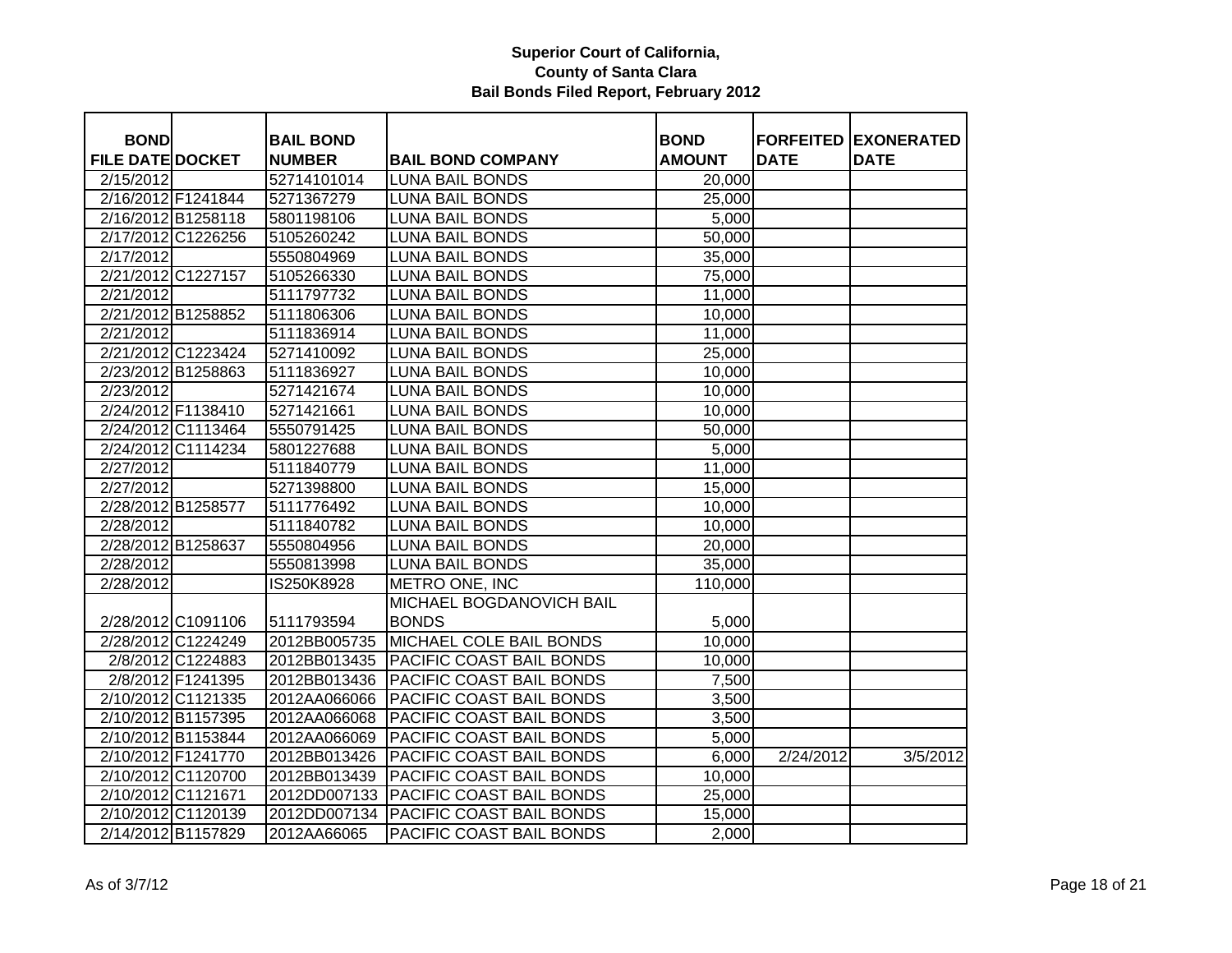| <b>BOND</b>                                   |                    | <b>BAIL BOND</b><br><b>NUMBER</b> | <b>BAIL BOND COMPANY</b>              | <b>BOND</b>        | <b>DATE</b> | <b>FORFEITED EXONERATED</b><br><b>DATE</b> |
|-----------------------------------------------|--------------------|-----------------------------------|---------------------------------------|--------------------|-------------|--------------------------------------------|
| <b>FILE DATE DOCKET</b><br>2/15/2012 B1258371 |                    | 2012CC009248                      | <b>PACIFIC COAST BAIL BONDS</b>       | <b>AMOUNT</b>      |             |                                            |
|                                               |                    |                                   |                                       | 10,000             |             |                                            |
| 2/15/2012 F1241805                            |                    |                                   | 2012DD007136 PACIFIC COAST BAIL BONDS | 10,000             |             |                                            |
| 2/15/2012 F1241254                            |                    | 2012EE003422                      | PACIFIC COAST BAIL BONDS              | 7,000              |             |                                            |
| 2/15/2012 C1122518                            |                    | 2012EE003426                      | PACIFIC COAST BAIL BONDS              | 100,000            |             |                                            |
| 2/16/2012 B1258215                            |                    | 2012AA066070                      | PACIFIC COAST BAIL BONDS              | 5,000              |             |                                            |
|                                               | 2/17/2012 C1226220 | 2012DD007139                      | <b>PACIFIC COAST BAIL BONDS</b>       | 11,000             |             |                                            |
| 2/21/2012                                     |                    | 2012DD007140                      | <b>PACIFIC COAST BAIL BONDS</b>       | 10,000             |             |                                            |
| 2/21/2012                                     |                    | 2012EE003427                      | PACIFIC COAST BAIL BONDS              | 10,000             |             |                                            |
| 2/21/2012                                     |                    | 2012EE003428                      | PACIFIC COAST BAIL BONDS              | 35,000             |             |                                            |
| 2/22/2012                                     |                    | 2012EE003429                      | PACIFIC COAST BAIL BONDS              | 30,000             |             |                                            |
| 2/23/2012                                     |                    | 2012DD007138                      | <b>PACIFIC COAST BAIL BONDS</b>       | 15,000             |             |                                            |
|                                               | 2/27/2012 FF824593 | 2012BB013440                      | PACIFIC COAST BAIL BONDS              | 5,000              |             |                                            |
| 2/27/2012                                     |                    | 2012EE003430                      | PACIFIC COAST BAIL BONDS              | 30,000             |             |                                            |
| 2/28/2012 C1225658                            |                    | 2012CC009237                      | PACIFIC COAST BAIL BONDS              | 10,000             |             |                                            |
| 2/28/2012 F1241500                            |                    | 2012EE001479                      | PACIFIC COAST BAIL BONDS              | 25,000             |             |                                            |
|                                               | 2/29/2012 C1226099 | 2012FF000361                      | PACIFIC COAST BAIL BONDS              | 250,000            |             |                                            |
|                                               | 2/2/2012 C1224282  | 2012BB009404                      | RAMIREZ BAIL BONDS                    | 10,000             |             |                                            |
| 2/16/2012                                     |                    | 2012DD005304                      | RAMIREZ BAIL BONDS                    | 50,000             |             |                                            |
| 2/23/2012 B1157424                            |                    | 2012DD005313                      | RAMIREZ BAIL BONDS                    | 25,000             |             |                                            |
|                                               | 2/1/2012 C1121924  | 5271402226                        | REASONABLE BAIL BONDS                 | 20,000             |             |                                            |
|                                               | 2/1/2012 C1083609  | 5801198531                        | REASONABLE BAIL BONDS                 | 2,000              |             |                                            |
|                                               | 2/3/2012 B1157788  | 5801198544                        | REASONABLE BAIL BONDS                 | 5,000              |             |                                            |
| 2/21/2012                                     |                    | 5111812868                        | REASONABLE BAIL BONDS                 | 5,000              |             |                                            |
| 2/14/2012 B1156472                            |                    | IS15K221018                       | <b>REIDY BAIL BONDS</b>               | 10,000             |             |                                            |
|                                               | 2/21/2012 B1258328 | IS50K72340                        | <b>REIDY BAIL BONDS</b>               | 25,000             |             |                                            |
|                                               |                    |                                   | <b>ROGER WEATHERBYS</b>               |                    |             |                                            |
|                                               | 2/6/2012 CC938332  | 5271380993                        | <b>CROSSROADS BAIL BONDS</b>          | 25,000             |             |                                            |
| 2/17/2012 C1120146                            |                    | 2012BB005549                      | <b>TALIEN BAIL BONDS</b>              | $\overline{5,000}$ |             |                                            |
|                                               | 2/9/2012 C1223196  | 2012FF000162                      | <b>TAPOUT BAIL BONDS</b>              | 150,000            |             |                                            |
| 2/10/2012 C1122387                            |                    | 2012BB006634                      | <b>TAPOUT BAIL BONDS</b>              | 10,000             |             |                                            |
| 2/10/2012 C1226697                            |                    | 2012CC004296                      | <b>TAPOUT BAIL BONDS</b>              | 25,000             |             |                                            |
|                                               | 2/14/2012 C1226844 | 2012CC004297                      | <b>TAPOUT BAIL BONDS</b>              | 25,000             |             |                                            |
| 2/15/2012 F1241261                            |                    | 2012BB006635                      | <b>TAPOUT BAIL BONDS</b>              | 6,000              |             |                                            |
| 2/16/2012 C1226705                            |                    | 2012CC004298                      | <b>TAPOUT BAIL BONDS</b>              | 25,000             |             |                                            |
|                                               | 2/21/2012 C1121064 |                                   | 2012DD007269   TAPOUT BAIL BONDS      | 36,000             |             |                                            |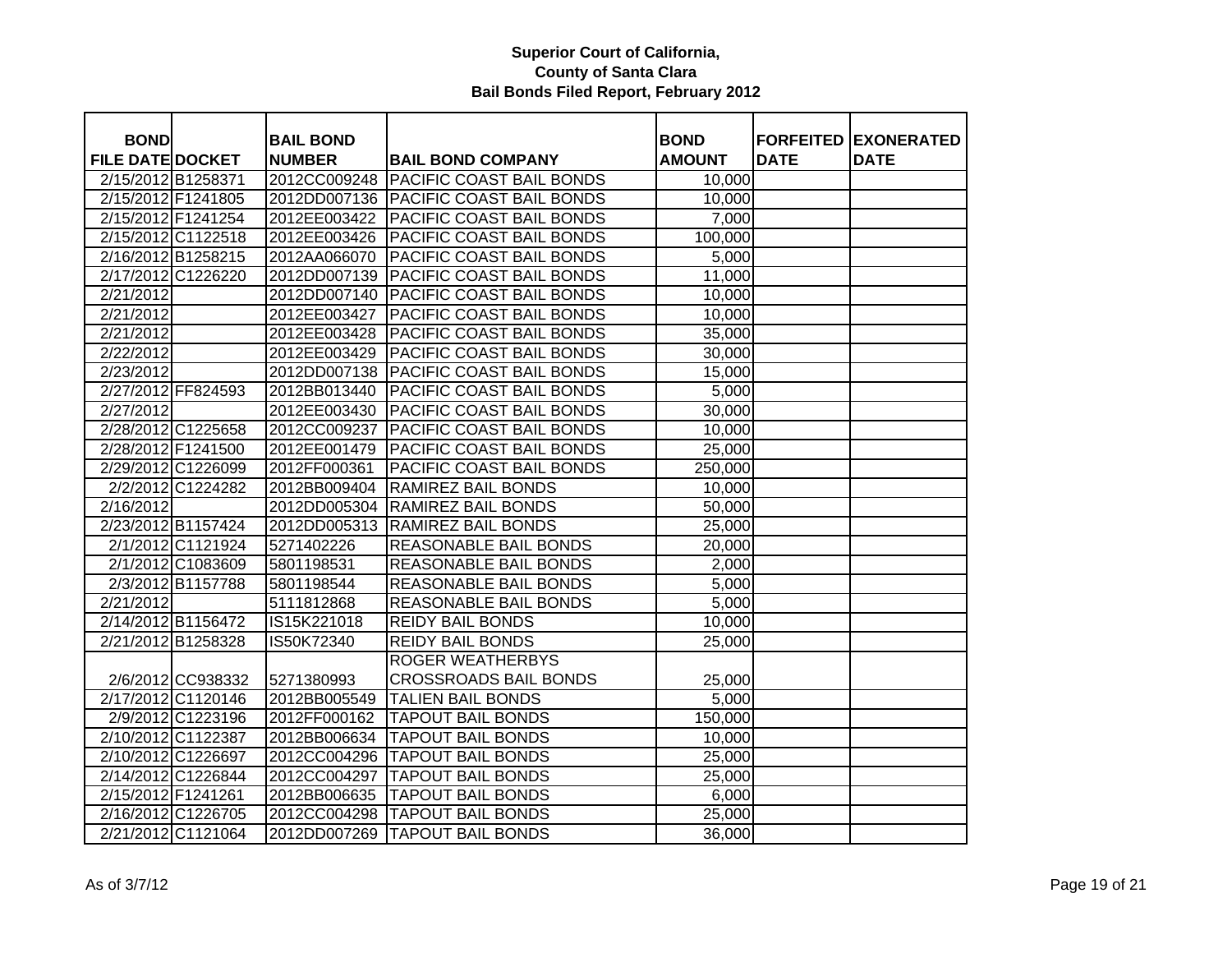| <b>BOND</b>             |                    |                                   |                                                      |                              |             | <b>FORFEITED EXONERATED</b> |
|-------------------------|--------------------|-----------------------------------|------------------------------------------------------|------------------------------|-------------|-----------------------------|
| <b>FILE DATE DOCKET</b> |                    | <b>BAIL BOND</b><br><b>NUMBER</b> |                                                      | <b>BOND</b><br><b>AMOUNT</b> | <b>DATE</b> | <b>DATE</b>                 |
| 2/23/2012 C1225793      |                    | 2012EE001480                      | <b>BAIL BOND COMPANY</b><br><b>TAPOUT BAIL BONDS</b> | 75,000                       |             |                             |
| 2/24/2012 F1241498      |                    |                                   | <b>TAPOUT BAIL BONDS</b>                             |                              |             |                             |
| 2/28/2012 F1241623      |                    | 2012BB006636<br>2012BB006637      | <b>TAPOUT BAIL BONDS</b>                             | 5,000                        |             |                             |
|                         |                    |                                   |                                                      | 5,000                        |             |                             |
| 2/10/2012 C1122517      |                    | IS50K72685                        | <b>TEDD WALLACE BAIL BONDS</b>                       | 35,000                       |             |                             |
| 2/14/2012               |                    | IS30K117656                       | <b>TEDD WALLACE BAIL BONDS</b>                       | 15,000                       |             |                             |
| 2/15/2012 C1223224      |                    | IS30K118249                       | TEDD WALLACE BAIL BONDS                              | 5,000                        |             |                             |
| 2/17/2012 C1222918      |                    | IS1M1980                          | TEDD WALLACE BAIL BONDS                              | 100,000                      |             |                             |
| 2/21/2012               |                    | IS500K3974                        | TEDD WALLACE BAIL BONDS                              | 80,000                       |             |                             |
| 2/15/2012 B1258867      |                    | AS15K129216                       | THANG VO BAIL BONDS                                  | 10,000                       |             |                             |
|                         | 2/6/2012 C1226116  | 5111822469                        | <b>VERONICA MELERO BAIL BONDS</b>                    | 11,000                       |             |                             |
| 2/14/2012 B1258387      |                    | 5550755636                        | <b>VERONICA MELERO BAIL BONDS</b>                    | 50,000                       |             |                             |
| 2/16/2012 B1258165      |                    | 5111806294                        | <b>VERONICA MELERO BAIL BONDS</b>                    | 10,000                       |             |                             |
| 2/21/2012               |                    | 5111812066                        | <b>VERONICA MELERO BAIL BONDS</b>                    | 10,000                       |             |                             |
| 2/23/2012               |                    | 5271410117                        | <b>VERONICA MELERO BAIL BONDS</b>                    | 25,000                       |             |                             |
|                         | 2/3/2012 C1112566  | 2012BB006652                      | <b>VU BAIL BONDS</b>                                 | 10,000                       |             |                             |
|                         | 2/3/2012 C1225082  | 2012DD003723                      | <b>VU BAIL BONDS</b>                                 | 50,000                       |             |                             |
| 2/6/2012                |                    | 2012BB006654                      | <b>VU BAIL BONDS</b>                                 | 10,000                       |             |                             |
|                         | 2/6/2012 C1225616  | 2012CC004317                      | <b>VU BAIL BONDS</b>                                 | 30,000                       |             |                             |
|                         | 2/7/2012 B1258687  | 2012AA052939                      | <b>VU BAIL BONDS</b>                                 | 5,000                        |             |                             |
| 2/7/2012                |                    | 2012CC004315                      | <b>VU BAIL BONDS</b>                                 | 25,000                       |             |                             |
|                         | 2/7/2012 C1197885  | 2012DD003726                      | <b>VU BAIL BONDS</b>                                 | 40,000                       |             |                             |
|                         | 2/8/2012 C1117728  | 2012EE001462                      | <b>VU BAIL BONDS</b>                                 | 100,000                      |             |                             |
|                         | 2/9/2012 F1241585  | 2012BB006656                      | <b>VU BAIL BONDS</b>                                 | 10,000                       |             |                             |
|                         | 2/9/2012 B1258898  | 2012DD003727                      | <b>VU BAIL BONDS</b>                                 | 35,000                       |             |                             |
|                         | 2/9/2012 C1226908  | 2012DD003728                      | <b>VU BAIL BONDS</b>                                 | 25,000                       |             |                             |
| 2/14/2012 C1227001      |                    | 2012BB006657                      | <b>VU BAIL BONDS</b>                                 | 10,000                       |             |                             |
| 2/14/2012               |                    | 2012BB006658                      | <b>VU BAIL BONDS</b>                                 | 10,000                       |             |                             |
| 2/14/2012 C1072917      |                    | A72251571                         | <b>VU BAIL BONDS</b>                                 | 5,000                        |             |                             |
| 2/15/2012               |                    | 2012DD003729                      | <b>VU BAIL BONDS</b>                                 | 25,000                       |             |                             |
| 2/16/2012 C1226092      |                    | 2012DD003730                      | <b>VU BAIL BONDS</b>                                 | 15,000                       | 2/28/2012   | 2/27/2012                   |
|                         | 2/17/2012 CC829646 | A302127406                        | <b>VU BAIL BONDS</b>                                 | 10,000                       |             | 2/22/2012                   |
| 2/21/2012 F1241702      |                    | A302127402                        | <b>VU BAIL BONDS</b>                                 | 10,000                       |             |                             |
| 2/23/2012               |                    | 2012DD07364                       | <b>VU BAIL BONDS</b>                                 | 30,000                       |             |                             |
|                         | 2/24/2012 CC958109 | 2012BB006660                      | <b>VU BAIL BONDS</b>                                 | 10,000                       |             |                             |
| 2/24/2012 C1226702      |                    | A302127572                        | <b>VU BAIL BONDS</b>                                 | 11,000                       |             |                             |